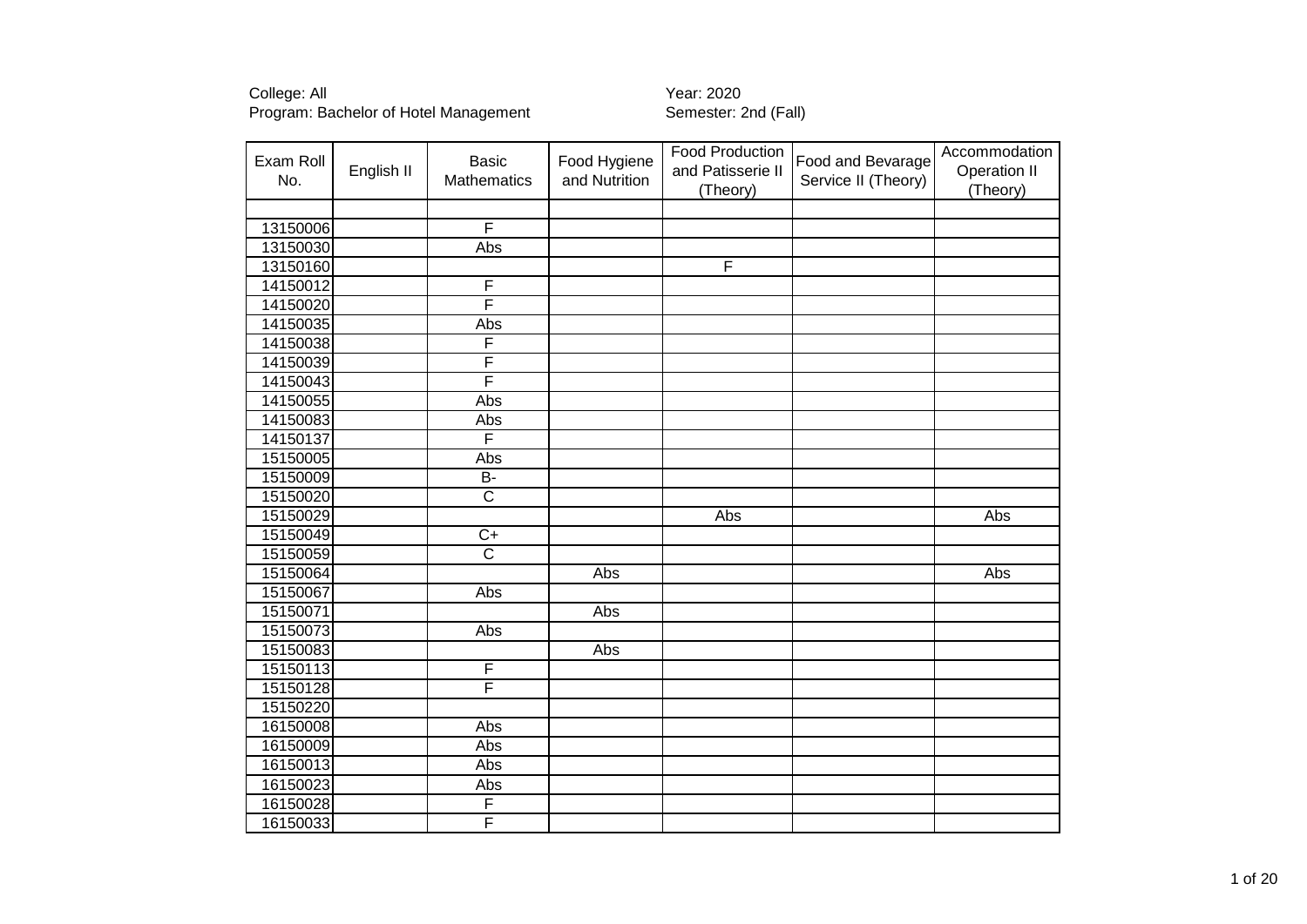| Exam Roll<br>No. | English II | <b>Basic</b><br>Mathematics | Food Hygiene<br>and Nutrition | Food Production<br>and Patisserie II<br>(Theory) | Food and Bevarage<br>Service II (Theory) | Accommodation<br><b>Operation II</b><br>(Theory) |
|------------------|------------|-----------------------------|-------------------------------|--------------------------------------------------|------------------------------------------|--------------------------------------------------|
|                  |            |                             |                               |                                                  |                                          |                                                  |
| 16150053         |            | F                           |                               |                                                  |                                          |                                                  |
| 16150055         |            | Abs                         |                               |                                                  |                                          |                                                  |
| 16150063         |            | Abs                         | Abs                           |                                                  |                                          |                                                  |
| 16150093         |            | Abs                         |                               |                                                  |                                          |                                                  |
| 16150102         |            | Abs                         |                               |                                                  |                                          |                                                  |
| 16150126         |            | F                           |                               |                                                  |                                          |                                                  |
| 16150147         |            | F                           |                               |                                                  |                                          |                                                  |
| 16150149         |            | Abs                         |                               |                                                  |                                          |                                                  |
| 16150153         |            | F                           |                               |                                                  |                                          |                                                  |
| 16150157         |            | F                           |                               |                                                  |                                          |                                                  |
| 16150161         |            | $\overline{\text{c}}$       |                               |                                                  |                                          |                                                  |
| 16150167         |            | F                           |                               |                                                  |                                          |                                                  |
| 16150168         |            |                             |                               | F                                                |                                          |                                                  |
| 16150169         |            | F                           |                               | F                                                |                                          |                                                  |
| 16150181         |            | F                           |                               |                                                  |                                          |                                                  |
| 16150182         |            | Abs                         |                               |                                                  |                                          |                                                  |
| 16150185         |            | F                           |                               |                                                  |                                          |                                                  |
| 16150186         |            | F                           |                               |                                                  |                                          |                                                  |
| 16150187         |            | Abs                         |                               |                                                  |                                          |                                                  |
| 16150191         |            | F                           |                               |                                                  |                                          |                                                  |
| 16150205         |            | Abs                         |                               |                                                  |                                          |                                                  |
| 16150206         |            | $\overline{\text{c}}$       |                               |                                                  |                                          |                                                  |
| 16150214         |            | $\overline{\text{c}}$       |                               |                                                  |                                          |                                                  |
| 16150216         |            | F                           |                               |                                                  |                                          |                                                  |
| 16150226         |            |                             | Abs                           |                                                  |                                          |                                                  |
| 16150228         |            | F                           |                               |                                                  |                                          |                                                  |
| 16150229         |            | Abs                         |                               |                                                  |                                          |                                                  |
| 16150236         |            | F                           |                               |                                                  |                                          |                                                  |
| 16150247         |            | Abs                         |                               |                                                  |                                          |                                                  |
| 17150022         |            | Abs                         |                               |                                                  |                                          |                                                  |
| 17150023         |            | F                           |                               |                                                  |                                          |                                                  |
| 17150025         |            | Abs                         |                               |                                                  |                                          |                                                  |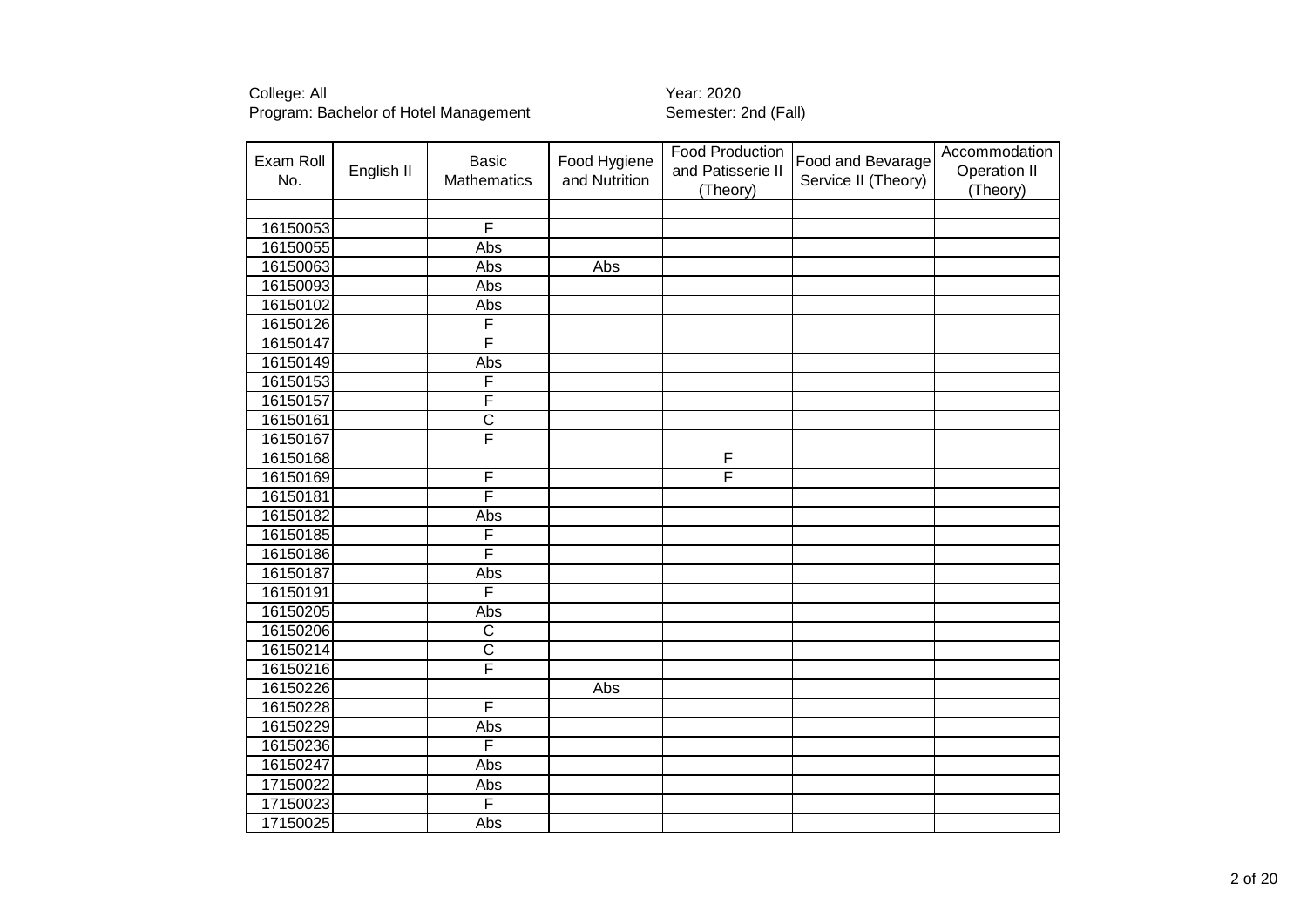| Exam Roll<br>No. | English II     | <b>Basic</b><br>Mathematics | Food Hygiene<br>and Nutrition | Food Production<br>and Patisserie II<br>(Theory) | Food and Bevarage<br>Service II (Theory) | Accommodation<br><b>Operation II</b><br>(Theory) |
|------------------|----------------|-----------------------------|-------------------------------|--------------------------------------------------|------------------------------------------|--------------------------------------------------|
|                  |                |                             |                               |                                                  |                                          |                                                  |
| 17150029         |                | F                           |                               |                                                  |                                          |                                                  |
| 17150030         |                | F                           |                               |                                                  |                                          |                                                  |
| 17150034         | A-             | Abs                         |                               |                                                  |                                          |                                                  |
| 17150036         |                | F                           |                               |                                                  |                                          |                                                  |
| 17150044         |                | Abs                         | Abs                           |                                                  |                                          |                                                  |
| 17150046         |                | Abs                         |                               | Abs                                              |                                          |                                                  |
| 17150082         |                | F                           |                               |                                                  |                                          |                                                  |
| 17150097         |                | F                           |                               |                                                  |                                          |                                                  |
| 17150108         |                | F                           |                               |                                                  |                                          |                                                  |
| 17150133         |                | F                           |                               |                                                  |                                          |                                                  |
| 17150145         |                | Abs                         |                               |                                                  |                                          |                                                  |
| 17150149         |                | Abs                         |                               |                                                  |                                          |                                                  |
| 17150159         |                | F                           |                               | F                                                |                                          |                                                  |
| 17150163         | F              |                             |                               |                                                  |                                          |                                                  |
| 17150170         | $\overline{C}$ |                             |                               |                                                  |                                          |                                                  |
| 17150174         |                | F                           |                               |                                                  |                                          |                                                  |
| 17150177         |                | F                           |                               | F                                                | $\overline{B+}$                          |                                                  |
| 17150180         |                | F                           |                               |                                                  |                                          |                                                  |
| 17150181         |                | F                           |                               |                                                  |                                          |                                                  |
| 17150183         |                | F                           |                               |                                                  |                                          |                                                  |
| 17150192         |                | Abs                         |                               |                                                  |                                          |                                                  |
| 17150193         |                | F                           |                               |                                                  |                                          |                                                  |
| 17150194         |                | F                           |                               |                                                  |                                          |                                                  |
| 17150203         |                | F                           |                               |                                                  |                                          |                                                  |
| 17150208         |                | Abs                         |                               |                                                  |                                          |                                                  |
| 17150214         |                | F                           |                               |                                                  |                                          |                                                  |
| 17150219         |                | Abs                         |                               |                                                  |                                          |                                                  |
| 17150227         |                | Abs                         |                               |                                                  |                                          |                                                  |
| 17150232         |                | $\overline{\text{c}}$       |                               |                                                  |                                          |                                                  |
| 17150235         |                |                             | Abs                           |                                                  |                                          |                                                  |
| 17150237         |                | F                           |                               |                                                  |                                          |                                                  |
| 17150238         |                | F                           |                               |                                                  |                                          |                                                  |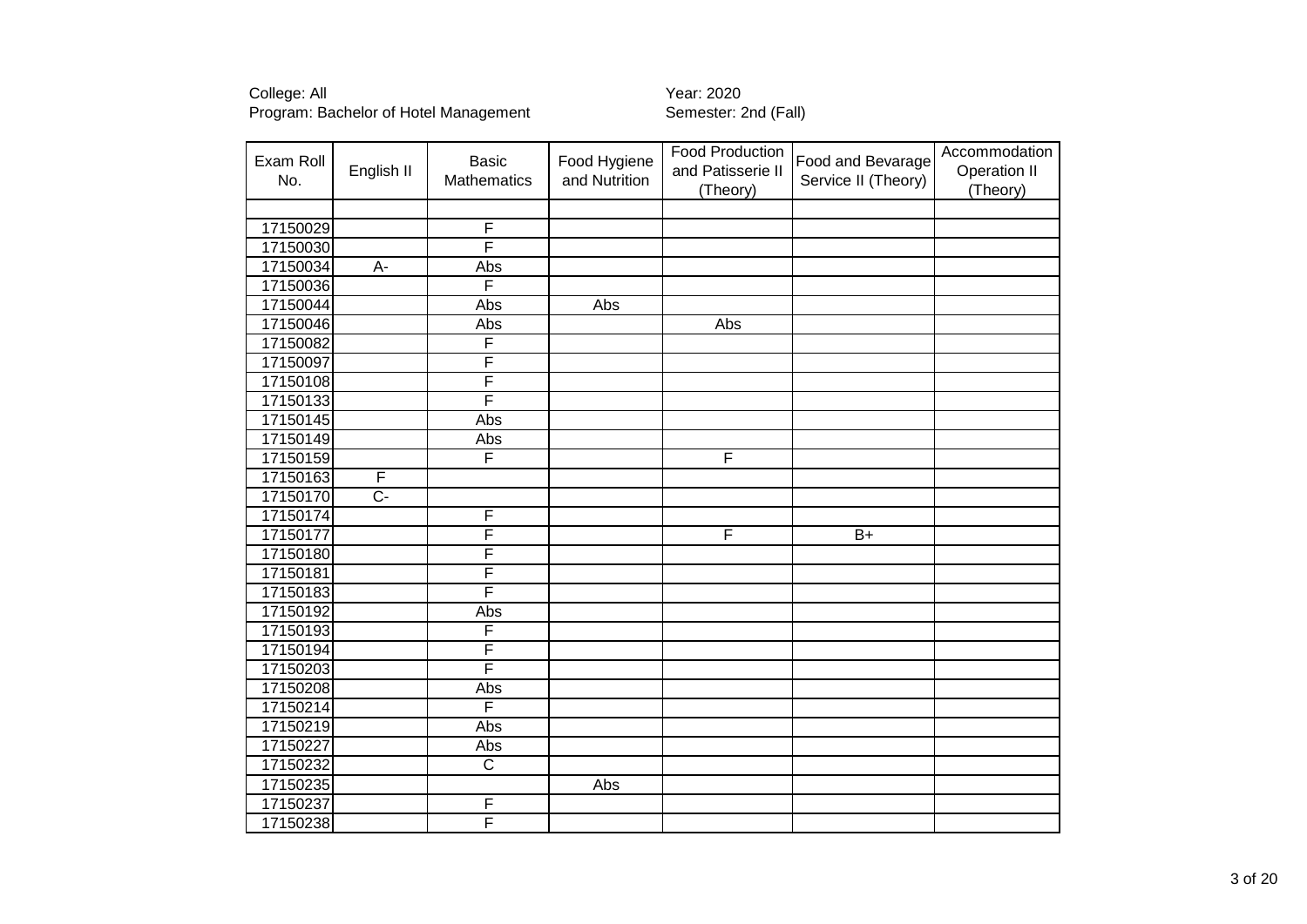| Exam Roll<br>No. | English II | <b>Basic</b><br>Mathematics | Food Hygiene<br>and Nutrition | Food Production<br>and Patisserie II<br>(Theory) | Food and Bevarage<br>Service II (Theory) | Accommodation<br><b>Operation II</b><br>(Theory) |
|------------------|------------|-----------------------------|-------------------------------|--------------------------------------------------|------------------------------------------|--------------------------------------------------|
|                  |            |                             |                               |                                                  |                                          |                                                  |
| 17150244         |            | Abs                         |                               |                                                  |                                          |                                                  |
| 17150248         |            | F                           |                               |                                                  |                                          |                                                  |
| 17150255         |            |                             | $\overline{C}$                |                                                  |                                          |                                                  |
| 18150005         |            | Abs                         |                               |                                                  |                                          |                                                  |
| 18150010         |            | Abs                         |                               |                                                  |                                          |                                                  |
| 18150012         |            | Abs                         |                               |                                                  |                                          |                                                  |
| 18150014         |            | F                           |                               |                                                  |                                          |                                                  |
| 18150015         |            | F                           |                               |                                                  |                                          |                                                  |
| 18150029         |            | F                           |                               |                                                  |                                          |                                                  |
| 18150032         |            | Abs                         |                               |                                                  |                                          |                                                  |
| 18150063         |            | <b>Abs</b>                  |                               |                                                  |                                          |                                                  |
| 18150070         |            | <b>Abs</b>                  |                               |                                                  |                                          |                                                  |
| 18150073         |            | Abs                         |                               |                                                  |                                          |                                                  |
| 18150098         |            |                             |                               | F                                                |                                          |                                                  |
| 18150113         |            | F                           |                               |                                                  |                                          |                                                  |
| 18150120         |            |                             | $\overline{C+}$               | F                                                |                                          |                                                  |
| 18150123         |            |                             |                               | Abs                                              |                                          |                                                  |
| 18150124         |            | F                           |                               |                                                  |                                          |                                                  |
| 18150125         |            | F                           |                               |                                                  |                                          |                                                  |
| 18150128         |            | F                           |                               |                                                  |                                          |                                                  |
| 18150131         |            | F                           |                               |                                                  |                                          |                                                  |
| 18150140         |            | F                           |                               |                                                  |                                          |                                                  |
| 18150143         |            |                             |                               | F                                                |                                          |                                                  |
| 18150144         | A-         |                             |                               |                                                  |                                          |                                                  |
| 18150150         |            | $\overline{C}$              |                               |                                                  |                                          |                                                  |
| 18150151         |            | F                           |                               |                                                  |                                          |                                                  |
| 18150152         |            |                             |                               | F                                                |                                          |                                                  |
| 18150158         |            |                             |                               | $B -$                                            |                                          |                                                  |
| 18150160         |            | F                           |                               |                                                  |                                          |                                                  |
| 18150161         |            | $\overline{C}$              |                               |                                                  |                                          |                                                  |
| 18150164         |            | F                           |                               |                                                  |                                          |                                                  |
| 18150178         |            | F                           |                               |                                                  |                                          |                                                  |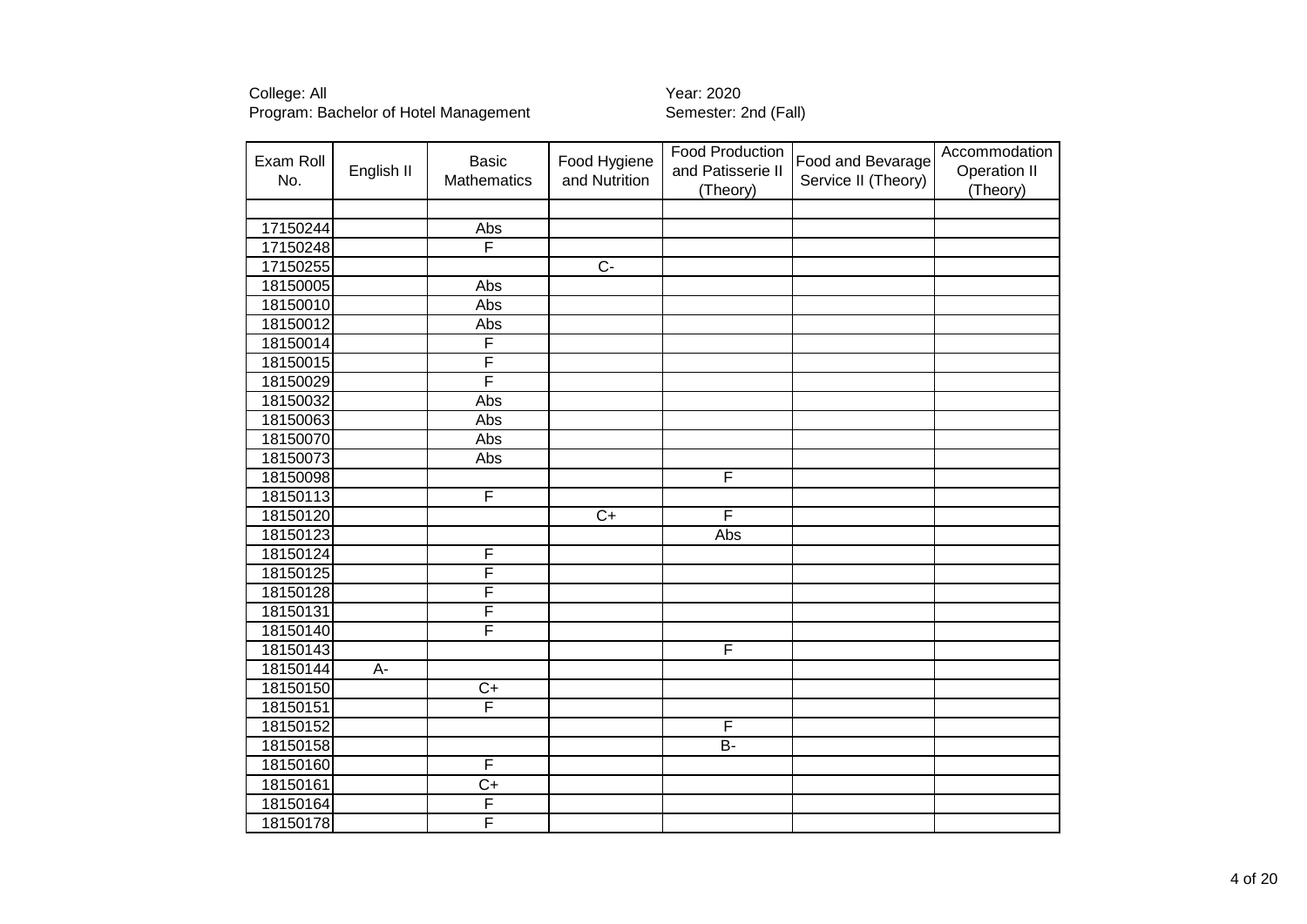| Exam Roll<br>No. | English II | <b>Basic</b><br>Mathematics | Food Hygiene<br>and Nutrition | Food Production<br>and Patisserie II<br>(Theory) | Food and Bevarage<br>Service II (Theory) | Accommodation<br><b>Operation II</b><br>(Theory) |
|------------------|------------|-----------------------------|-------------------------------|--------------------------------------------------|------------------------------------------|--------------------------------------------------|
|                  |            |                             |                               |                                                  |                                          |                                                  |
| 18150179         |            | $\overline{C}$              |                               |                                                  |                                          |                                                  |
| 18150180         |            | $\overline{\mathsf{F}}$     |                               |                                                  |                                          |                                                  |
| 18150181         |            | F                           |                               |                                                  |                                          |                                                  |
| 18150186         |            | F                           |                               |                                                  |                                          |                                                  |
| 18150188         |            | F                           |                               |                                                  |                                          |                                                  |
| 18150191         |            | F                           |                               |                                                  |                                          |                                                  |
| 18150192         |            | F                           |                               |                                                  |                                          |                                                  |
| 18150197         |            | F                           |                               |                                                  |                                          |                                                  |
| 18150198         |            | F                           |                               |                                                  |                                          |                                                  |
| 18150200         |            | F                           |                               |                                                  |                                          |                                                  |
| 18150203         |            | F                           |                               |                                                  |                                          |                                                  |
| 18150204         |            | F                           |                               |                                                  |                                          |                                                  |
| 18150206         |            | F                           |                               |                                                  |                                          |                                                  |
| 18150210         |            | F                           |                               |                                                  |                                          |                                                  |
| 18150211         |            | F                           |                               |                                                  |                                          |                                                  |
| 18150212         |            | F                           |                               |                                                  |                                          |                                                  |
| 18150216         |            | $\overline{B}$              |                               |                                                  |                                          |                                                  |
| 18150219         |            | $C+$                        |                               |                                                  |                                          |                                                  |
| 18150220         |            | F                           |                               |                                                  |                                          |                                                  |
| 18150221         |            | F                           |                               |                                                  |                                          |                                                  |
| 18150224         |            | F                           |                               |                                                  |                                          |                                                  |
| 18150227         |            | F                           |                               |                                                  |                                          |                                                  |
| 18150234         |            | $\overline{B}$              |                               |                                                  |                                          |                                                  |
| 18150235         |            | F                           |                               |                                                  |                                          |                                                  |
| 18150236         |            | F                           |                               |                                                  |                                          |                                                  |
| 18150238         |            | F                           |                               |                                                  |                                          |                                                  |
| 18150240         |            | F                           |                               |                                                  |                                          |                                                  |
| 18150243         |            | $\overline{C+}$             |                               |                                                  |                                          |                                                  |
| 18150245         |            |                             |                               | Abs                                              | Abs                                      |                                                  |
| 18150248         |            | F                           |                               |                                                  |                                          |                                                  |
| 18150252         |            | F                           |                               |                                                  |                                          |                                                  |
| 18150253         |            | $\overline{C+}$             |                               |                                                  |                                          |                                                  |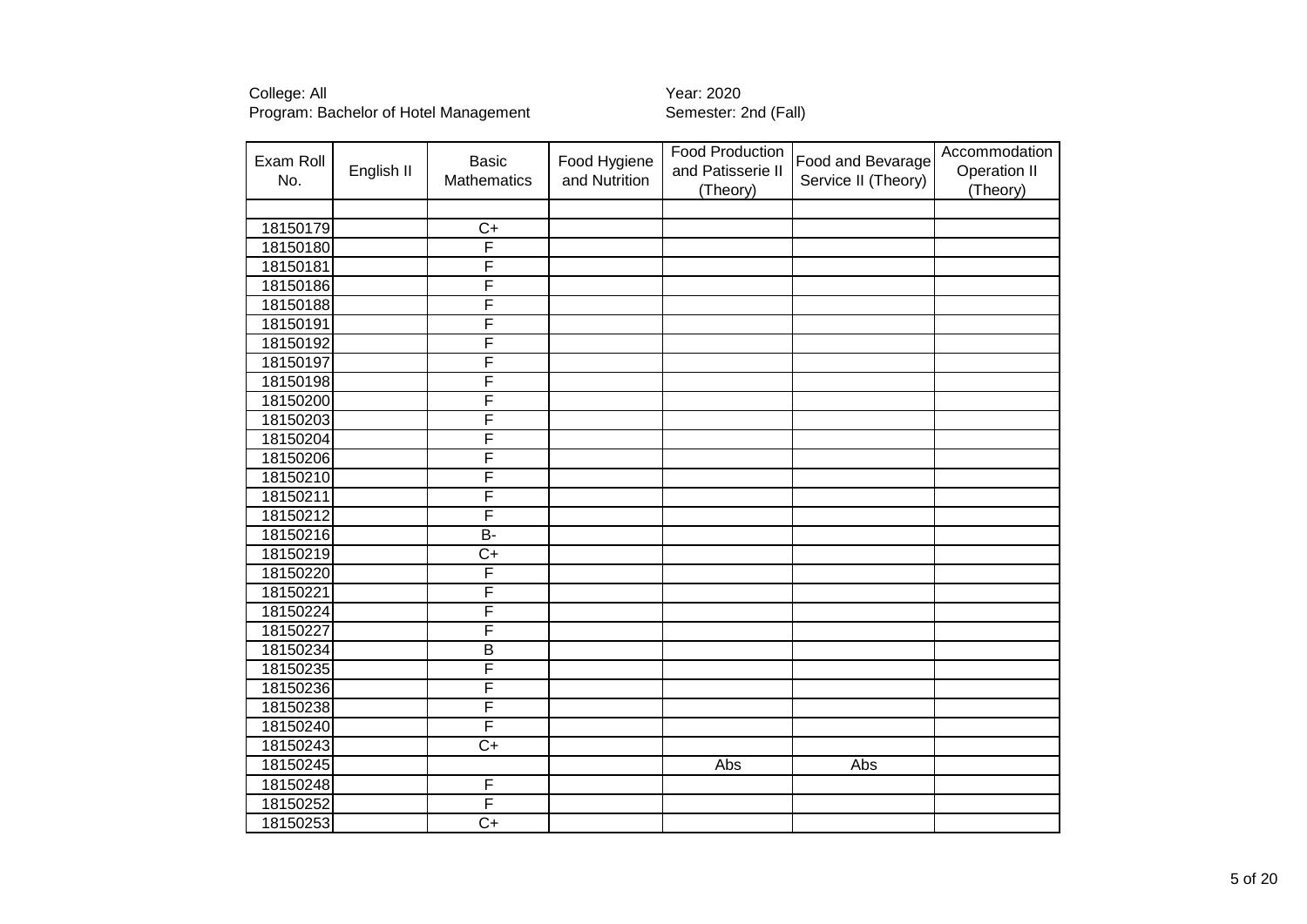| Exam Roll<br>No. | English II              | <b>Basic</b><br>Mathematics | Food Hygiene<br>and Nutrition | <b>Food Production</b><br>and Patisserie II<br>(Theory) | Food and Bevarage<br>Service II (Theory) | Accommodation<br><b>Operation II</b><br>(Theory) |
|------------------|-------------------------|-----------------------------|-------------------------------|---------------------------------------------------------|------------------------------------------|--------------------------------------------------|
|                  |                         |                             |                               |                                                         |                                          |                                                  |
| 18150254         |                         | $\overline{C}$              |                               |                                                         |                                          |                                                  |
| 18150256         |                         | $\overline{\text{c}}$       |                               |                                                         |                                          |                                                  |
| 18150261         | $\overline{\mathsf{B}}$ |                             |                               |                                                         |                                          |                                                  |
| 18150263         |                         |                             | $\overline{C}$                | F                                                       |                                          |                                                  |
| 18150274         |                         | $\overline{\text{c}}$       |                               |                                                         |                                          |                                                  |
| 18150278         |                         | Abs                         |                               |                                                         |                                          |                                                  |
| 18150282         |                         | F                           |                               |                                                         |                                          |                                                  |
| 18150286         |                         | F                           |                               |                                                         |                                          |                                                  |
| 18150290         |                         | F                           |                               |                                                         |                                          |                                                  |
| 18150304         |                         | $\overline{\text{c}}$       |                               |                                                         |                                          |                                                  |
| 18150306         |                         | $\overline{\text{c}}$       |                               |                                                         |                                          |                                                  |
| 18150307         |                         | F                           |                               |                                                         |                                          |                                                  |
| 18150308         |                         | Abs                         |                               |                                                         |                                          |                                                  |
| 18150309         |                         | $\overline{\text{c}}$       | $\overline{C}$                |                                                         |                                          |                                                  |
| 18150311         |                         | F                           |                               |                                                         |                                          |                                                  |
| 18150312         |                         | F                           |                               |                                                         |                                          |                                                  |
| 18150327         |                         |                             |                               |                                                         | $\overline{\mathsf{C}}$                  |                                                  |
| 18150328         |                         | F                           |                               |                                                         |                                          |                                                  |
| 18150334         |                         | F                           |                               |                                                         |                                          |                                                  |
| 18150337         |                         | $\overline{\text{c}}$       |                               |                                                         |                                          |                                                  |
| 18150343         |                         | F                           |                               |                                                         |                                          |                                                  |
| 18150346         |                         | $\overline{C+}$             |                               |                                                         |                                          |                                                  |
| 18150347         |                         | Abs                         |                               |                                                         |                                          |                                                  |
| 18150351         |                         | $C+$                        |                               |                                                         |                                          |                                                  |
| 18150353         |                         | A-                          |                               |                                                         |                                          |                                                  |
| 18150356         |                         | $B+$                        |                               |                                                         |                                          |                                                  |
| 18150357         |                         | F                           |                               |                                                         |                                          | F                                                |
| 18150361         |                         | $\overline{C}$              |                               | Abs                                                     |                                          |                                                  |
| 18150365         |                         | F                           |                               |                                                         |                                          |                                                  |
| 18150367         |                         | $C+$                        |                               |                                                         |                                          |                                                  |
| 18150369         |                         | F                           |                               |                                                         |                                          |                                                  |
| 18150370         |                         | F                           |                               |                                                         |                                          |                                                  |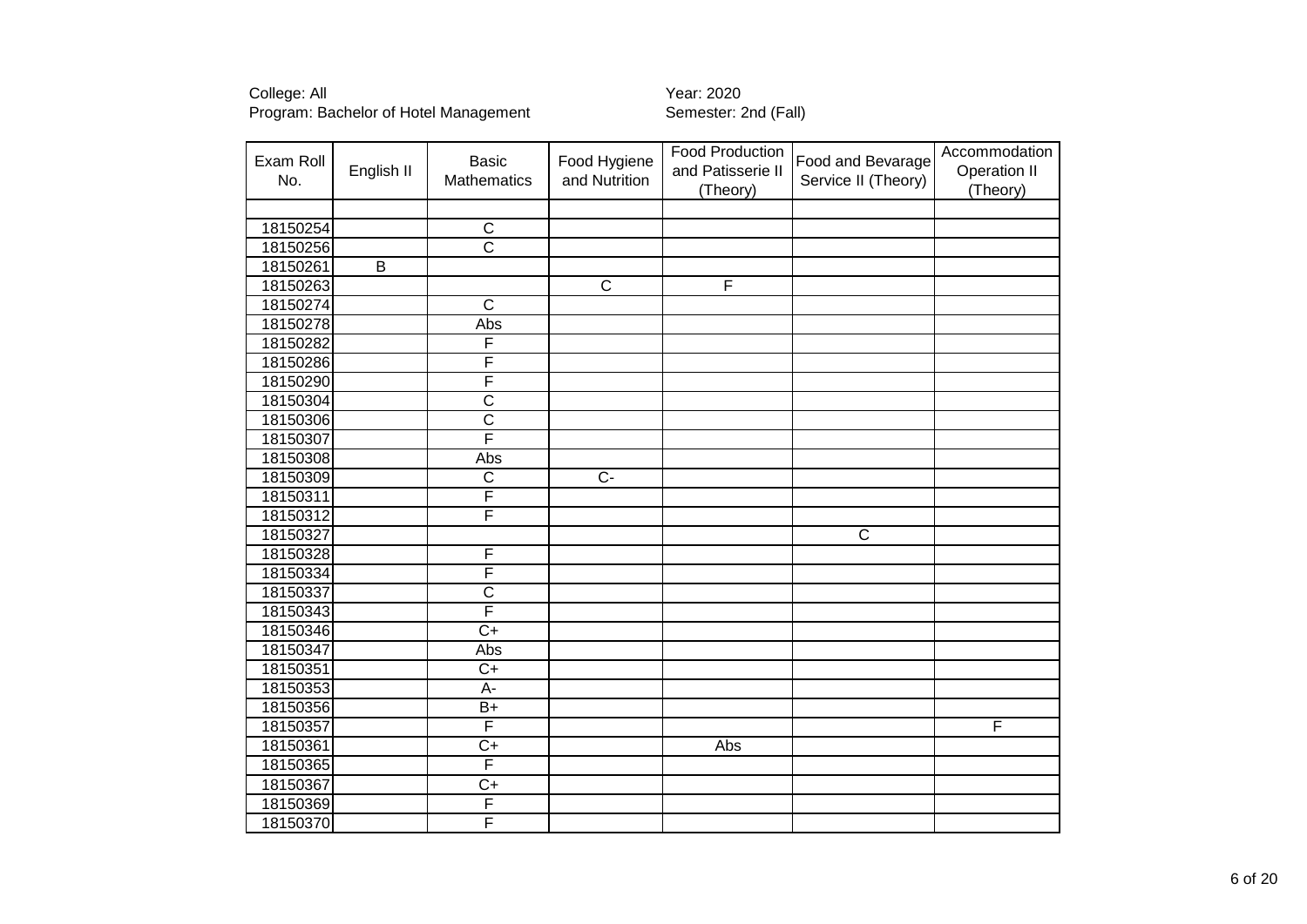| Exam Roll<br>No. | English II | <b>Basic</b><br>Mathematics | Food Hygiene<br>and Nutrition | Food Production<br>and Patisserie II<br>(Theory) | Food and Bevarage<br>Service II (Theory) | Accommodation<br><b>Operation II</b><br>(Theory) |
|------------------|------------|-----------------------------|-------------------------------|--------------------------------------------------|------------------------------------------|--------------------------------------------------|
|                  |            |                             |                               |                                                  |                                          |                                                  |
| 18150372         |            | F                           |                               |                                                  |                                          |                                                  |
| 18150374         |            | F                           |                               |                                                  |                                          |                                                  |
| 18150377         |            | F                           |                               |                                                  |                                          |                                                  |
| 18150378         |            | F                           |                               |                                                  |                                          |                                                  |
| 18150381         |            | Expelled                    |                               | F                                                |                                          |                                                  |
| 18150383         |            | F                           |                               |                                                  |                                          |                                                  |
| 18150384         |            |                             | $\overline{C}$                |                                                  |                                          |                                                  |
| 18150385         |            | F                           |                               |                                                  |                                          |                                                  |
| 18150386         |            | F                           |                               |                                                  |                                          |                                                  |
| 18150388         |            | F                           |                               |                                                  |                                          |                                                  |
| 18150390         |            |                             |                               |                                                  |                                          | F                                                |
| 18150391         |            | F                           |                               |                                                  |                                          |                                                  |
| 18150392         |            | $\overline{C+}$             |                               |                                                  |                                          |                                                  |
| 18150393         |            | $\overline{B}$              |                               |                                                  |                                          |                                                  |
| 18150395         |            | $\overline{\text{c}}$       |                               |                                                  |                                          |                                                  |
| 18150396         |            | $\overline{\text{c}}$       |                               |                                                  |                                          |                                                  |
| 18150399         |            | F                           |                               |                                                  |                                          |                                                  |
| 18150400         |            | F                           |                               |                                                  |                                          |                                                  |
| 18150405         |            | F                           |                               |                                                  |                                          |                                                  |
| 18150406         |            | F                           |                               | Abs                                              |                                          |                                                  |
| 18150409         |            | F                           |                               |                                                  |                                          |                                                  |
| 18150420         |            | F                           |                               |                                                  |                                          |                                                  |
| 18150431         |            | F                           |                               |                                                  |                                          |                                                  |
| 18150433         |            | Abs                         |                               |                                                  |                                          |                                                  |
| 18150434         |            | F                           |                               |                                                  |                                          |                                                  |
| 18150435         |            | Abs                         |                               |                                                  |                                          |                                                  |
| 18150438         |            | F                           |                               |                                                  |                                          |                                                  |
| 18150439         |            | F                           |                               |                                                  |                                          |                                                  |
| 18150444         |            | Abs                         |                               |                                                  |                                          |                                                  |
| 18150445         |            | F                           |                               |                                                  |                                          |                                                  |
| 18150446         |            | F                           |                               |                                                  |                                          |                                                  |
| 18150447         |            | F                           |                               |                                                  |                                          |                                                  |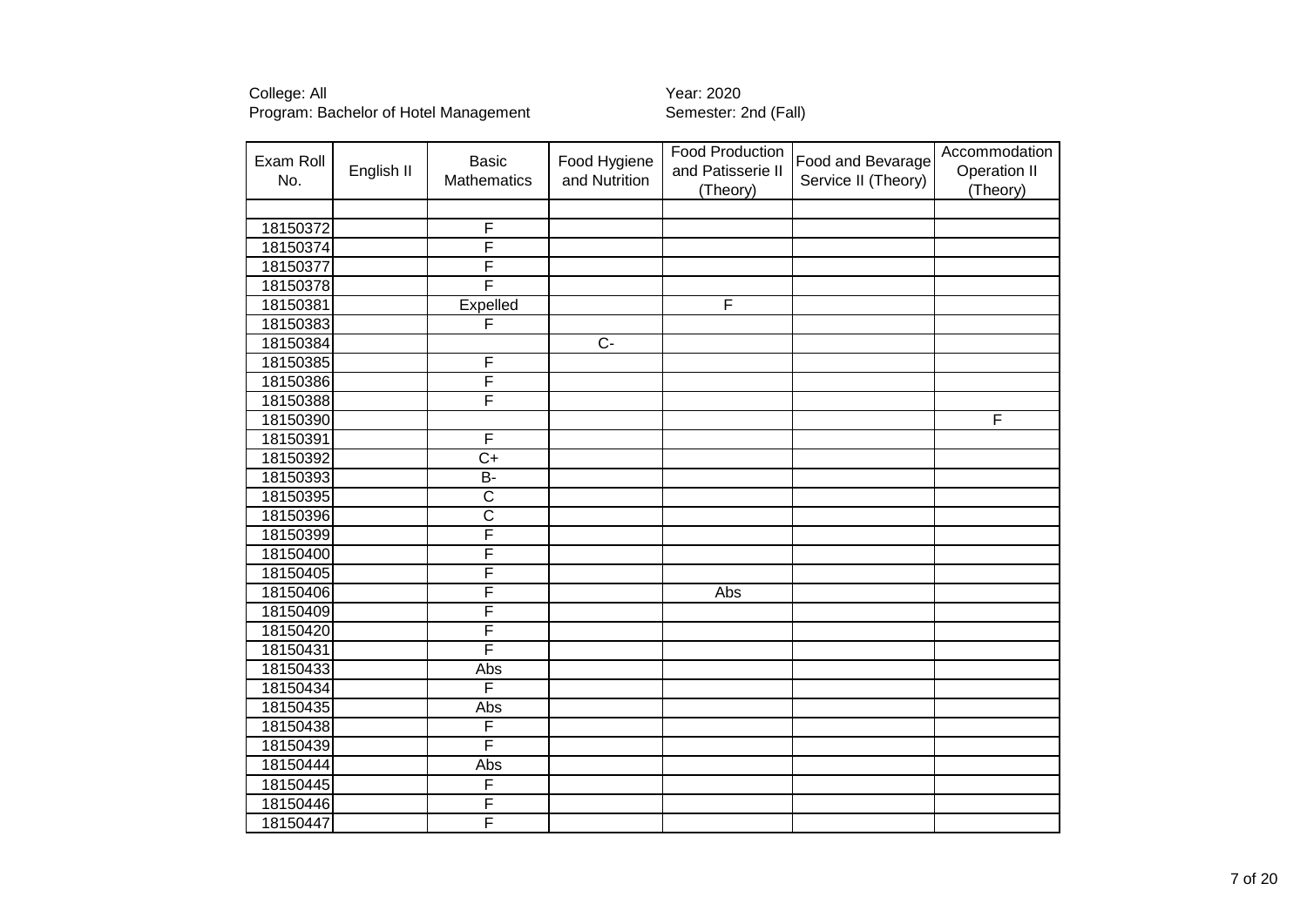| Exam Roll<br>No. | English II | <b>Basic</b><br>Mathematics | Food Hygiene<br>and Nutrition | Food Production<br>and Patisserie II<br>(Theory) | Food and Bevarage<br>Service II (Theory) | Accommodation<br><b>Operation II</b><br>(Theory) |
|------------------|------------|-----------------------------|-------------------------------|--------------------------------------------------|------------------------------------------|--------------------------------------------------|
|                  |            |                             |                               |                                                  |                                          |                                                  |
| 18150448         |            | F                           |                               |                                                  |                                          |                                                  |
| 18150450         |            | F                           |                               |                                                  |                                          |                                                  |
| 18150454         |            | Abs                         |                               |                                                  |                                          |                                                  |
| 18150457         |            | F                           |                               |                                                  |                                          |                                                  |
| 18150458         |            | F                           |                               |                                                  |                                          |                                                  |
| 18150459         |            | F                           |                               |                                                  |                                          |                                                  |
| 18150460         |            | F                           |                               |                                                  |                                          |                                                  |
| 18150463         |            | F                           |                               |                                                  |                                          |                                                  |
| 18150465         |            | F                           |                               |                                                  |                                          |                                                  |
| 18150470         |            | F                           |                               |                                                  |                                          |                                                  |
| 18150471         |            | F                           |                               |                                                  |                                          |                                                  |
| 18150472         |            | F                           |                               |                                                  |                                          |                                                  |
| 18150474         |            | F                           |                               |                                                  |                                          |                                                  |
| 18150475         |            | F                           |                               |                                                  |                                          |                                                  |
| 18150479         |            | Abs                         |                               |                                                  |                                          |                                                  |
| 18150481         |            | F                           |                               |                                                  |                                          |                                                  |
| 18150482         |            | F                           |                               |                                                  |                                          |                                                  |
| 18150485         |            | F                           |                               |                                                  |                                          |                                                  |
| 18150487         |            | F                           |                               |                                                  |                                          |                                                  |
| 18150488         |            | Abs                         |                               |                                                  |                                          |                                                  |
| 18150491         |            | Abs                         |                               |                                                  |                                          |                                                  |
| 18150494         |            | Abs                         |                               |                                                  |                                          |                                                  |
| 18150496         |            | F                           |                               |                                                  |                                          |                                                  |
| 18150499         |            | $\overline{C}$              |                               |                                                  |                                          |                                                  |
| 18150502         |            | $\overline{\text{c}}$       |                               |                                                  |                                          |                                                  |
| 18150506         |            | F                           |                               |                                                  |                                          |                                                  |
| 18150509         |            | F                           |                               |                                                  |                                          |                                                  |
| 18150510         |            | F                           |                               |                                                  |                                          |                                                  |
| 18150511         |            | F                           |                               |                                                  |                                          |                                                  |
| 18150512         |            | F                           |                               |                                                  |                                          |                                                  |
| 18150514         |            | F                           |                               |                                                  |                                          |                                                  |
| 18150515         |            | F                           |                               |                                                  |                                          |                                                  |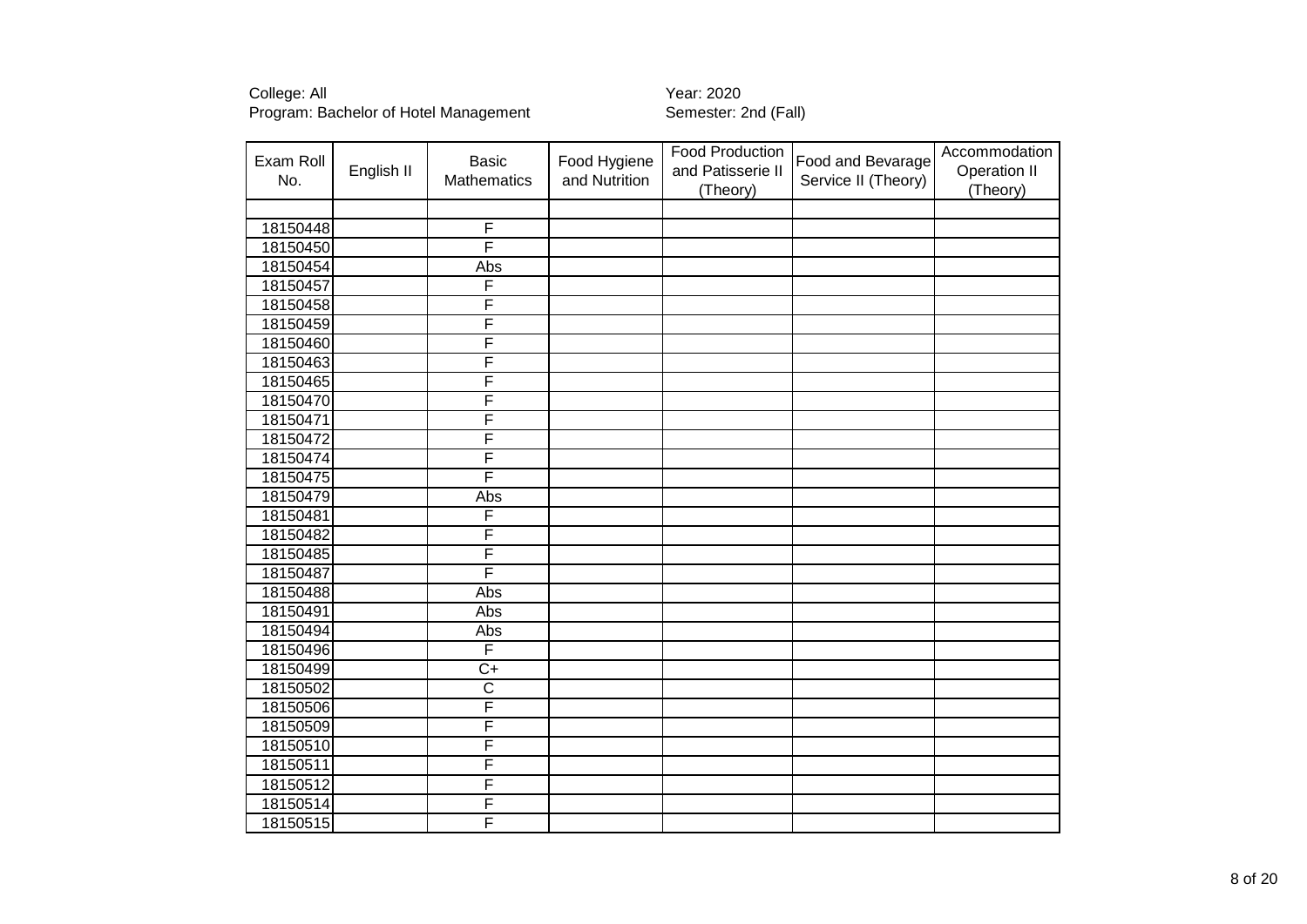| Exam Roll<br>No. | English II | <b>Basic</b><br>Mathematics | Food Hygiene<br>and Nutrition | Food Production<br>and Patisserie II<br>(Theory) | Food and Bevarage<br>Service II (Theory) | Accommodation<br>Operation II<br>(Theory) |
|------------------|------------|-----------------------------|-------------------------------|--------------------------------------------------|------------------------------------------|-------------------------------------------|
|                  |            |                             |                               |                                                  |                                          |                                           |
| 18150523         |            | F                           |                               |                                                  |                                          |                                           |
| 18150528         |            | F                           |                               |                                                  |                                          |                                           |
| 18150530         |            | F                           |                               |                                                  |                                          |                                           |
| 18150533         |            | $\overline{\text{c}}$       |                               |                                                  |                                          |                                           |
| 18150535         |            | F                           |                               |                                                  |                                          |                                           |
| 18150536         |            | F                           |                               |                                                  |                                          |                                           |
| 18150538         |            | F                           |                               |                                                  |                                          |                                           |
| 18150540         |            | F                           |                               |                                                  |                                          |                                           |
| 18150541         |            | F                           |                               |                                                  |                                          |                                           |
| 18150545         |            | F                           |                               |                                                  |                                          |                                           |
| 18150550         |            | F                           |                               |                                                  |                                          |                                           |
| 18150553         |            | F                           |                               |                                                  |                                          |                                           |
| 18150554         |            | Abs                         |                               |                                                  |                                          |                                           |
| 18150555         |            | Abs                         |                               |                                                  |                                          |                                           |
| 18150558         |            | $\overline{\text{c}}$       |                               |                                                  |                                          |                                           |
| 18150566         |            | F                           |                               |                                                  |                                          |                                           |
| 18150569         |            |                             | F                             |                                                  | Abs                                      |                                           |
| 18150570         |            | F                           |                               |                                                  |                                          |                                           |
| 18150572         |            | F                           |                               |                                                  |                                          |                                           |
| 18150573         |            |                             | $\overline{C}$                |                                                  |                                          |                                           |
| 18150574         |            |                             |                               |                                                  | $\overline{C+}$                          |                                           |
| 18150575         |            |                             | $\overline{\text{c}}$         |                                                  |                                          |                                           |
| 18150576         |            |                             | $\overline{\text{c}}$         |                                                  |                                          |                                           |
| 18150578         |            | F                           |                               |                                                  |                                          |                                           |
| 18150580         |            | F                           |                               |                                                  |                                          |                                           |
| 18150581         |            |                             |                               |                                                  | Abs                                      |                                           |
| 18150582         |            |                             | F                             |                                                  |                                          |                                           |
| 18150585         |            | F                           |                               |                                                  |                                          |                                           |
| 18150592         |            | F                           |                               |                                                  |                                          |                                           |
| 18150593         |            | Abs                         |                               |                                                  |                                          |                                           |
| 18150598         |            |                             | Abs                           |                                                  |                                          |                                           |
| 18150602         |            | F                           |                               |                                                  |                                          |                                           |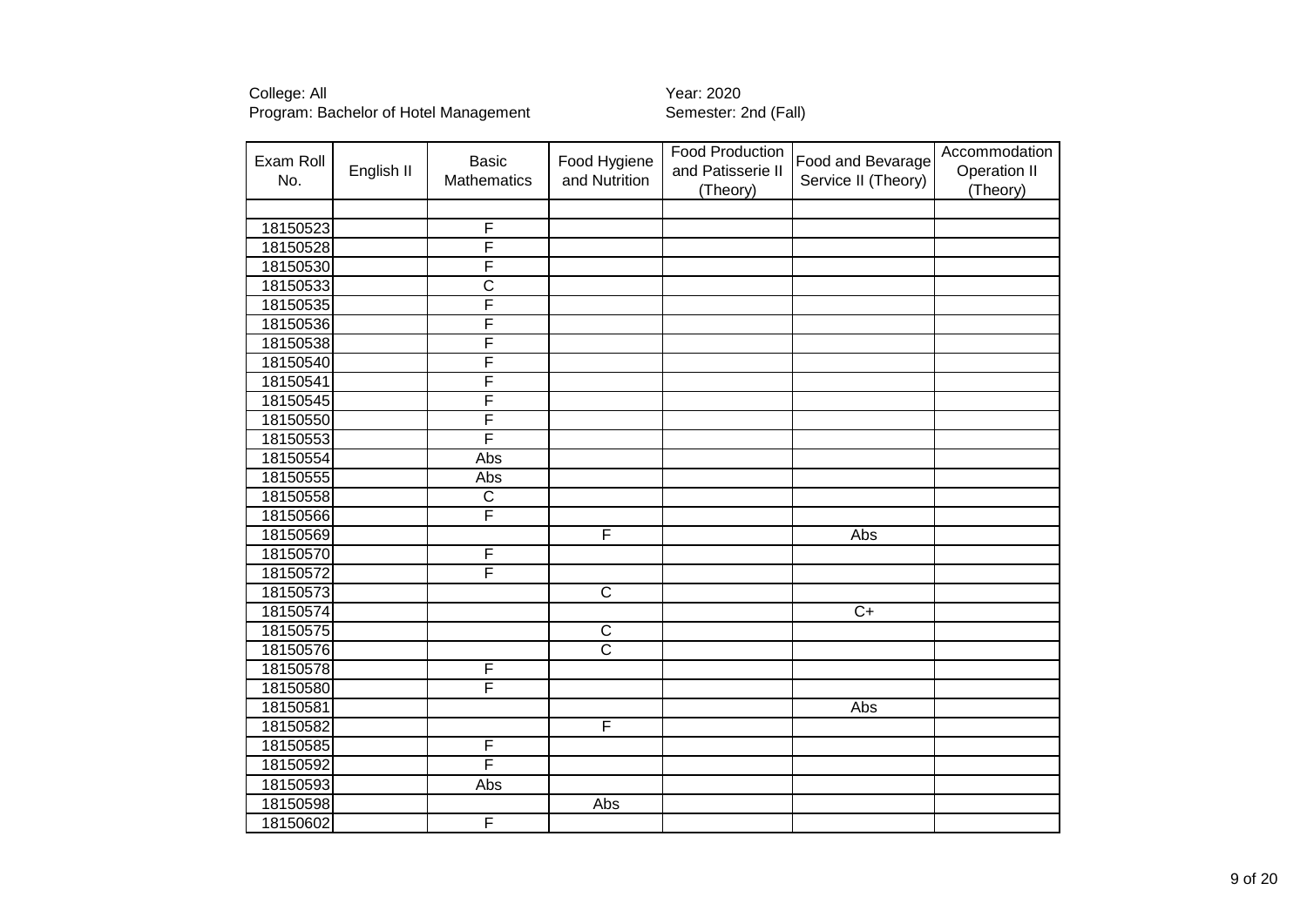| Exam Roll<br>No. | English II              | <b>Basic</b><br>Mathematics | Food Hygiene<br>and Nutrition | <b>Food Production</b><br>and Patisserie II<br>(Theory) | Food and Bevarage<br>Service II (Theory) | Accommodation<br>Operation II<br>(Theory) |
|------------------|-------------------------|-----------------------------|-------------------------------|---------------------------------------------------------|------------------------------------------|-------------------------------------------|
|                  |                         |                             |                               |                                                         |                                          |                                           |
| 18150605         |                         | $\overline{\mathsf{F}}$     |                               |                                                         |                                          |                                           |
| 18150606         |                         |                             | $\overline{\mathsf{F}}$       | $\overline{\mathsf{F}}$                                 |                                          |                                           |
| 18150612         |                         | F                           |                               |                                                         |                                          |                                           |
| 18150617         |                         | F                           |                               |                                                         |                                          |                                           |
| 18150640         |                         | F                           |                               |                                                         |                                          |                                           |
| 19150004         |                         |                             | F                             |                                                         | $\overline{B+}$                          |                                           |
| 19150005         | $\overline{\mathsf{B}}$ | Abs                         | F                             |                                                         |                                          |                                           |
| 19150006         |                         | Abs                         |                               |                                                         |                                          |                                           |
| 19150007         |                         |                             | F                             |                                                         | Abs                                      |                                           |
| 19150010         |                         |                             | F                             | F                                                       |                                          |                                           |
| 19150014         |                         | F                           |                               |                                                         |                                          |                                           |
| 19150015         |                         |                             | Abs                           |                                                         | Abs                                      |                                           |
| 19150017         |                         |                             | F                             | F                                                       |                                          |                                           |
| 19150018         |                         | Abs                         |                               |                                                         |                                          |                                           |
| 19150020         |                         | F                           |                               | $\overline{A}$                                          |                                          |                                           |
| 19150022         |                         |                             |                               | $\overline{B+}$                                         |                                          |                                           |
| 19150025         |                         |                             | $\overline{\text{c}}$         |                                                         |                                          |                                           |
| 19150026         |                         | $\overline{\text{c}}$       |                               |                                                         |                                          |                                           |
| 19150027         | Abs                     |                             | $\overline{\mathsf{F}}$       | $\overline{B}$                                          |                                          |                                           |
| 19150028         |                         |                             | F                             |                                                         |                                          |                                           |
| 19150029         |                         |                             |                               | $A -$                                                   |                                          | F                                         |
| 19150032         |                         | F                           | F                             | F                                                       |                                          |                                           |
| 19150034         |                         | F                           |                               |                                                         |                                          |                                           |
| 19150035         |                         | F                           |                               |                                                         |                                          |                                           |
| 19150039         |                         | F                           |                               |                                                         |                                          |                                           |
| 19150040         |                         | $\overline{\mathsf{F}}$     |                               |                                                         |                                          |                                           |
| 19150041         | Abs                     | $\overline{\mathsf{F}}$     | F                             |                                                         |                                          |                                           |
| 19150042         |                         | $\overline{C+}$             |                               | A-                                                      |                                          |                                           |
| 19150045         |                         | F                           | $\overline{C+}$               |                                                         |                                          | $\overline{C}$                            |
| 19150046         |                         | $\overline{\mathsf{F}}$     |                               |                                                         |                                          |                                           |
| 19150047         |                         |                             |                               | Abs                                                     |                                          | Abs                                       |
| 19150049         | $\overline{\mathsf{B}}$ | $\overline{\mathsf{F}}$     | F                             |                                                         |                                          |                                           |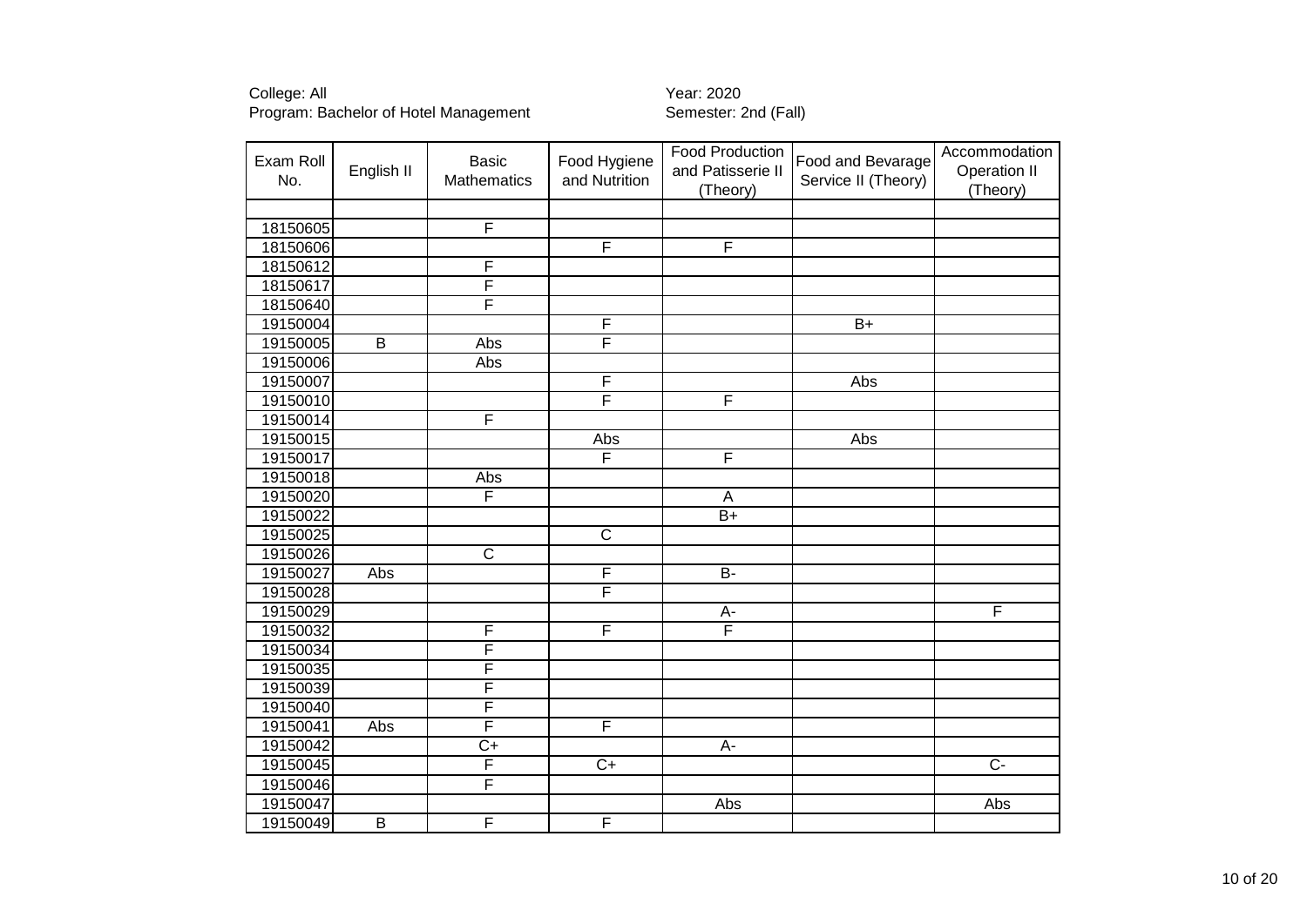| Exam Roll<br>No. | English II | <b>Basic</b><br><b>Mathematics</b> | Food Hygiene<br>and Nutrition | Food Production<br>and Patisserie II<br>(Theory) | Food and Bevarage<br>Service II (Theory) | Accommodation<br>Operation II<br>(Theory) |
|------------------|------------|------------------------------------|-------------------------------|--------------------------------------------------|------------------------------------------|-------------------------------------------|
|                  |            |                                    |                               |                                                  |                                          |                                           |
| 19150050         |            | F                                  |                               |                                                  |                                          |                                           |
| 19150052         |            | F                                  |                               |                                                  |                                          |                                           |
| 19150053         |            | F                                  |                               |                                                  |                                          |                                           |
| 19150055         |            | F                                  |                               |                                                  |                                          |                                           |
| 19150056         |            | F                                  | $\overline{C+}$               |                                                  |                                          |                                           |
| 19150058         |            | Abs                                |                               |                                                  |                                          |                                           |
| 19150060         |            | F                                  |                               | Withheld                                         |                                          |                                           |
| 19150064         |            | F                                  |                               |                                                  |                                          |                                           |
| 19150065         |            | F                                  |                               |                                                  | A-                                       |                                           |
| 19150067         |            |                                    |                               | F                                                | $\overline{B+}$                          |                                           |
| 19150070         |            |                                    | F                             |                                                  | $\overline{A}$ -                         |                                           |
| 19150071         |            | F                                  | $\overline{\text{c}}$         |                                                  | $B+$                                     |                                           |
| 19150073         |            | F                                  |                               |                                                  |                                          |                                           |
| 19150075         |            | F                                  |                               |                                                  |                                          |                                           |
| 19150077         |            | F                                  |                               |                                                  |                                          |                                           |
| 19150078         |            | F                                  | $B+$                          |                                                  | $\overline{A}$                           |                                           |
| 19150079         |            | F                                  |                               |                                                  |                                          |                                           |
| 19150080         |            | F                                  | $\overline{C}$                |                                                  | A-                                       |                                           |
| 19150081         |            | F                                  |                               |                                                  |                                          |                                           |
| 19150082         |            |                                    | F                             | $\overline{\mathsf{F}}$                          | $B -$                                    |                                           |
| 19150083         |            | F                                  |                               |                                                  |                                          |                                           |
| 19150084         |            | F                                  |                               |                                                  |                                          |                                           |
| 19150085         |            | F                                  |                               |                                                  |                                          |                                           |
| 19150087         |            | F                                  |                               |                                                  |                                          |                                           |
| 19150088         |            |                                    | F                             |                                                  | $\overline{B+}$                          |                                           |
| 19150089         |            | F                                  |                               |                                                  |                                          |                                           |
| 19150090         |            |                                    | $\overline{\text{c}}$         |                                                  | $\overline{C+}$                          |                                           |
| 19150092         |            | F                                  |                               |                                                  |                                          |                                           |
| 19150093         |            | F                                  |                               |                                                  | $\overline{B}$                           |                                           |
| 19150094         |            | F                                  |                               |                                                  |                                          |                                           |
| 19150095         |            | Abs                                |                               |                                                  |                                          |                                           |
| 19150097         |            | $\overline{B}$                     |                               |                                                  |                                          |                                           |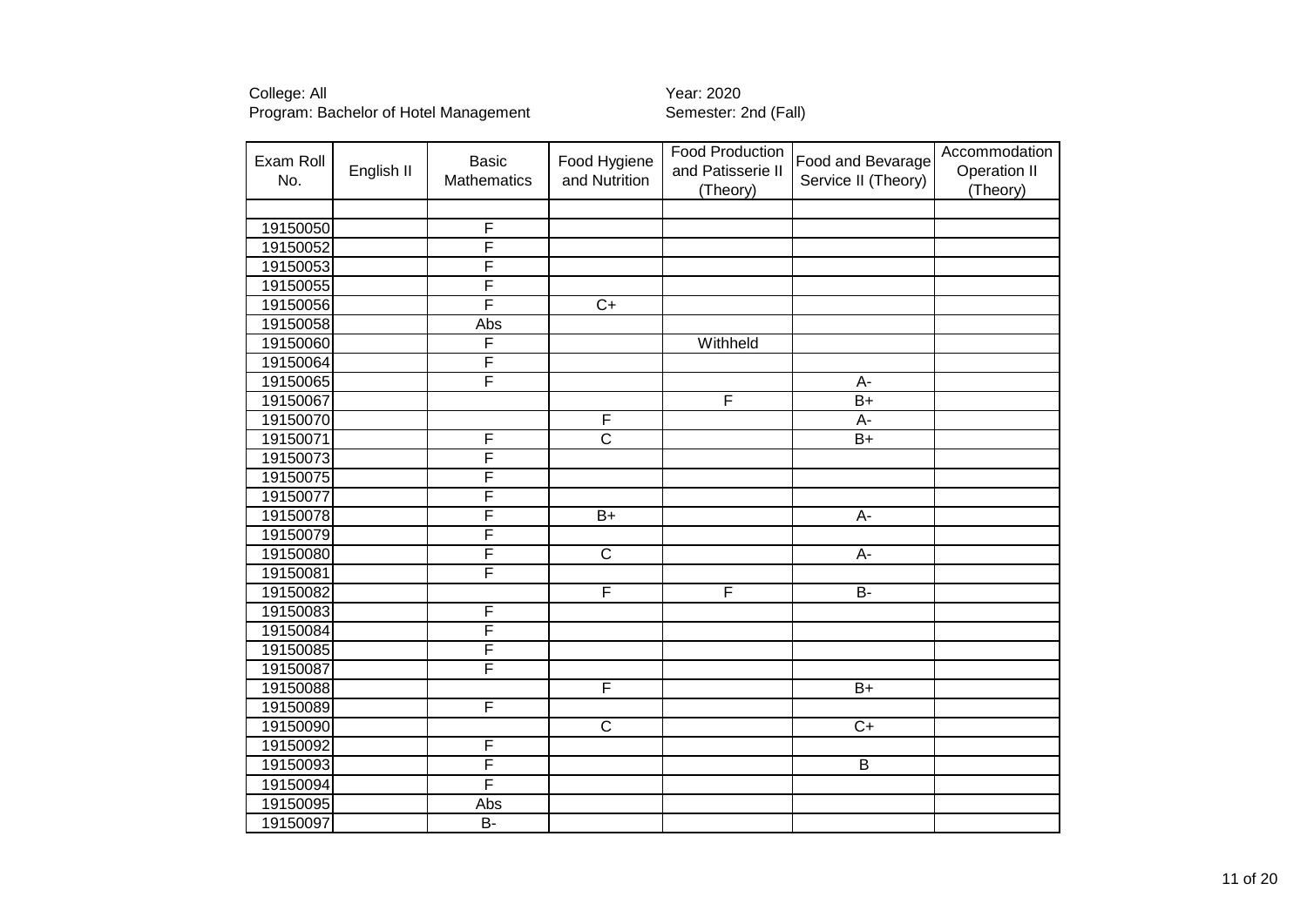| Exam Roll<br>No. | English II     | <b>Basic</b><br><b>Mathematics</b> | Food Hygiene<br>and Nutrition | <b>Food Production</b><br>and Patisserie II<br>(Theory) | Food and Bevarage<br>Service II (Theory) | Accommodation<br>Operation II<br>(Theory) |
|------------------|----------------|------------------------------------|-------------------------------|---------------------------------------------------------|------------------------------------------|-------------------------------------------|
|                  |                |                                    |                               |                                                         |                                          |                                           |
| 19150098         |                |                                    |                               | $\overline{\mathsf{F}}$                                 | $B -$                                    |                                           |
| 19150099         |                | Abs                                |                               |                                                         |                                          |                                           |
| 19150102         |                | $\overline{C+}$                    | $C+$                          |                                                         |                                          |                                           |
| 19150104         | $\overline{A}$ |                                    |                               |                                                         |                                          |                                           |
| 19150106         |                | $\overline{C+}$                    | B-                            |                                                         |                                          |                                           |
| 19150107         |                | $\overline{C+}$                    |                               |                                                         |                                          |                                           |
| 19150108         |                | $\overline{C+}$                    |                               |                                                         |                                          |                                           |
| 19150109         |                | $\overline{C+}$                    |                               |                                                         |                                          |                                           |
| 19150110         |                | $\overline{C+}$                    |                               |                                                         |                                          |                                           |
| 19150111         |                | Abs                                |                               |                                                         |                                          |                                           |
| 19150112         |                | F                                  |                               |                                                         |                                          |                                           |
| 19150113         |                | $\overline{\mathsf{F}}$            |                               |                                                         |                                          |                                           |
| 19150114         |                | F                                  | $\overline{C+}$               |                                                         | $\overline{\text{c}}$                    |                                           |
| 19150117         |                | F                                  |                               |                                                         |                                          |                                           |
| 19150119         |                | $\overline{\mathsf{F}}$            | $\overline{F}$                |                                                         | $\overline{B}$                           |                                           |
| 19150120         |                | $\overline{C+}$                    |                               |                                                         |                                          |                                           |
| 19150121         |                | $\overline{C+}$                    | $\overline{F}$                |                                                         |                                          |                                           |
| 19150122         |                | $\overline{B}$                     |                               |                                                         |                                          |                                           |
| 19150124         |                | $C+$                               | F                             |                                                         |                                          |                                           |
| 19150125         |                | F                                  | $\overline{\mathsf{F}}$       |                                                         |                                          |                                           |
| 19150126         |                | $\overline{\mathsf{F}}$            | $\overline{C+}$               |                                                         | $\overline{B}$                           |                                           |
| 19150128         |                | $\overline{\mathsf{F}}$            |                               |                                                         | $B+$                                     |                                           |
| 19150129         |                | F                                  | $\overline{B}$                |                                                         |                                          |                                           |
| 19150130         |                |                                    | $\overline{C+}$               | F                                                       | B                                        |                                           |
| 19150131         |                | $\overline{\mathsf{F}}$            |                               |                                                         |                                          |                                           |
| 19150132         |                | $\overline{C+}$                    |                               |                                                         |                                          |                                           |
| 19150134         |                | $\overline{\mathsf{F}}$            | $A-$                          |                                                         | $\mathsf A$                              |                                           |
| 19150136         |                | F                                  |                               |                                                         |                                          |                                           |
| 19150137         |                | $\overline{\mathsf{F}}$            |                               |                                                         |                                          |                                           |
| 19150139         |                | F                                  | $\overline{F}$                |                                                         | A                                        |                                           |
| 19150140         |                | $\overline{\mathsf{F}}$            |                               | F                                                       |                                          |                                           |
| 19150142         |                | $C+$                               |                               |                                                         | Α                                        |                                           |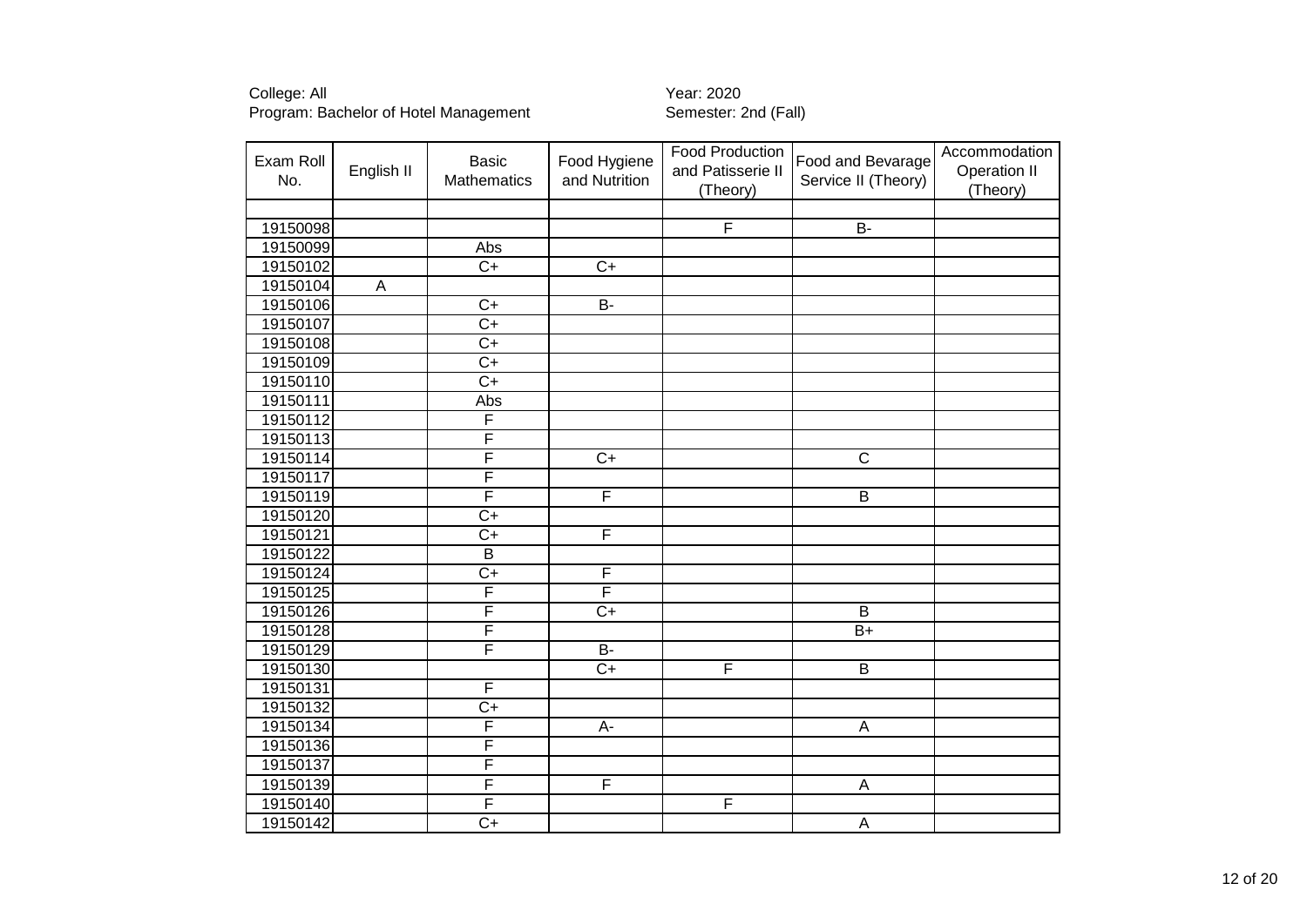| Exam Roll<br>No. | English II     | <b>Basic</b><br>Mathematics | Food Hygiene<br>and Nutrition | Food Production<br>and Patisserie II<br>(Theory) | Food and Bevarage<br>Service II (Theory) | Accommodation<br><b>Operation II</b><br>(Theory) |
|------------------|----------------|-----------------------------|-------------------------------|--------------------------------------------------|------------------------------------------|--------------------------------------------------|
|                  |                |                             |                               |                                                  |                                          |                                                  |
| 19150145         |                | $\overline{\mathsf{F}}$     |                               |                                                  |                                          |                                                  |
| 19150146         |                |                             |                               | $\overline{\mathsf{F}}$                          | $\overline{B}$                           |                                                  |
| 19150147         |                | F                           |                               |                                                  |                                          |                                                  |
| 19150149         |                |                             | F                             |                                                  | F                                        |                                                  |
| 19150150         |                | F                           |                               |                                                  |                                          |                                                  |
| 19150151         |                | F                           |                               |                                                  |                                          |                                                  |
| 19150153         |                |                             |                               | Abs                                              | Abs                                      |                                                  |
| 19150154         |                | F                           |                               | F                                                |                                          |                                                  |
| 19150155         |                | F                           |                               |                                                  |                                          |                                                  |
| 19150156         |                | F                           |                               |                                                  |                                          |                                                  |
| 19150157         |                | F                           |                               | F                                                |                                          |                                                  |
| 19150158         |                | Abs                         | F                             | F                                                |                                          |                                                  |
| 19150159         |                |                             | F                             | $B -$                                            |                                          |                                                  |
| 19150160         |                | F                           |                               |                                                  |                                          |                                                  |
| 19150161         | <b>Abs</b>     | F                           |                               | <b>Abs</b>                                       |                                          |                                                  |
| 19150162         | $\overline{B}$ |                             |                               |                                                  |                                          | F                                                |
| 19150163         |                | F                           |                               |                                                  |                                          |                                                  |
| 19150164         |                | F                           | F                             |                                                  |                                          |                                                  |
| 19150165         |                | F                           | $\overline{C}$                |                                                  |                                          |                                                  |
| 19150166         |                | Abs                         | Abs                           |                                                  |                                          |                                                  |
| 19150167         |                | F                           | F                             |                                                  |                                          | Abs                                              |
| 19150168         |                | F                           |                               |                                                  |                                          |                                                  |
| 19150169         |                | F                           |                               |                                                  |                                          |                                                  |
| 19150170         |                | F                           | F                             |                                                  |                                          |                                                  |
| 19150171         |                | F                           | $\overline{C}$                |                                                  |                                          |                                                  |
| 19150173         |                | F                           |                               |                                                  |                                          |                                                  |
| 19150176         |                | F                           | $\overline{\mathsf{F}}$       |                                                  |                                          |                                                  |
| 19150177         |                |                             | F                             |                                                  |                                          |                                                  |
| 19150178         |                |                             | F                             |                                                  |                                          | $\overline{F}$                                   |
| 19150180         |                | Abs                         |                               |                                                  |                                          |                                                  |
| 19150181         |                | $\overline{\mathsf{F}}$     | F                             | F                                                |                                          |                                                  |
| 19150182         |                |                             |                               | F                                                |                                          |                                                  |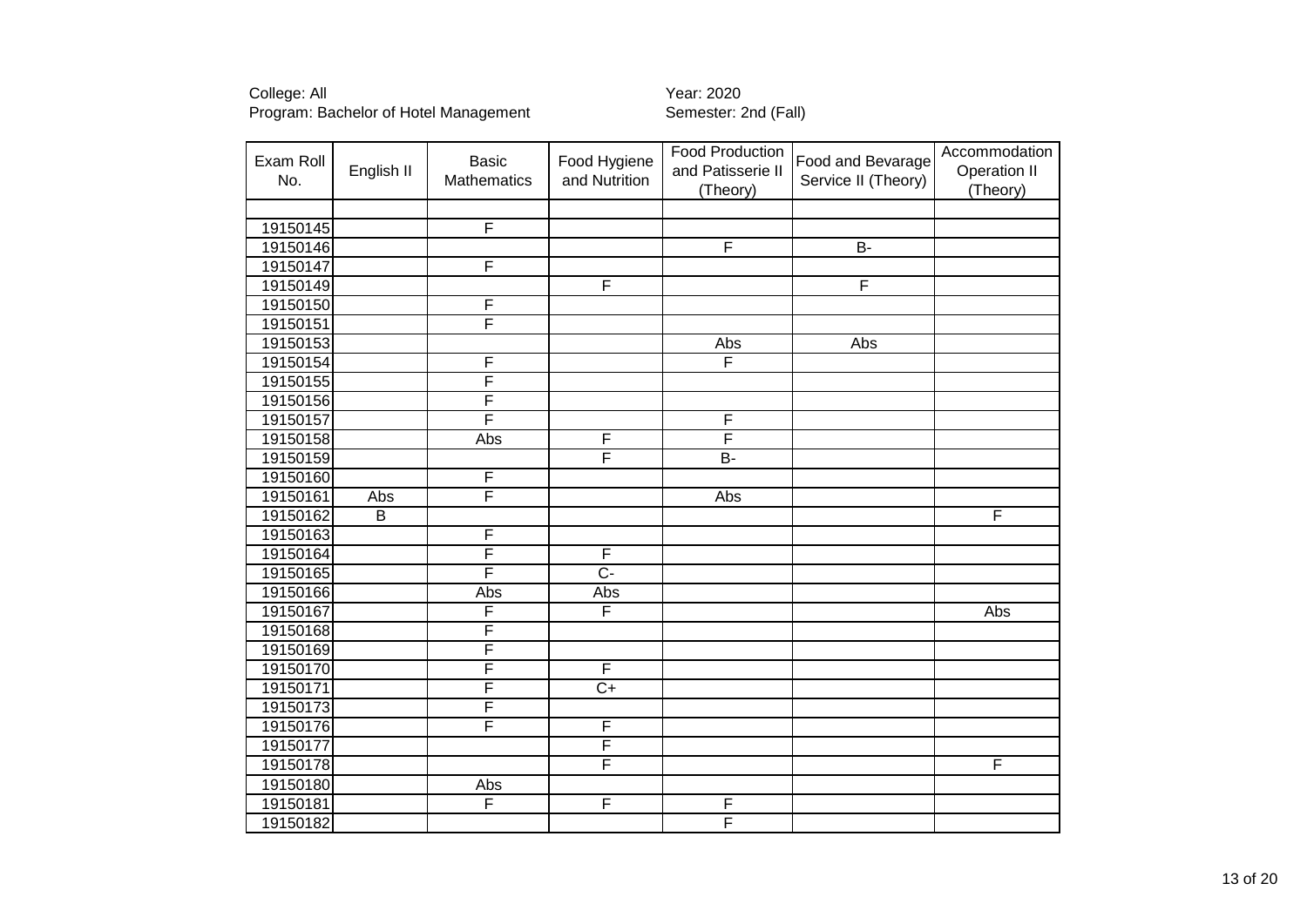| Exam Roll<br>No. | English II | <b>Basic</b><br><b>Mathematics</b> | Food Hygiene<br>and Nutrition | <b>Food Production</b><br>and Patisserie II<br>(Theory) | Food and Bevarage<br>Service II (Theory) | Accommodation<br><b>Operation II</b><br>(Theory) |
|------------------|------------|------------------------------------|-------------------------------|---------------------------------------------------------|------------------------------------------|--------------------------------------------------|
|                  |            |                                    |                               |                                                         |                                          |                                                  |
| 19150183         |            | Abs                                |                               | Abs                                                     |                                          |                                                  |
| 19150189         |            | Abs                                | $\overline{B+}$               |                                                         |                                          |                                                  |
| 19150192         |            |                                    | <b>Abs</b>                    | Abs                                                     |                                          |                                                  |
| 19150193         |            |                                    |                               | F                                                       |                                          |                                                  |
| 19150194         |            |                                    |                               | F                                                       |                                          |                                                  |
| 19150195         |            |                                    | A                             |                                                         |                                          |                                                  |
| 19150196         |            | F                                  |                               |                                                         |                                          |                                                  |
| 19150199         |            | F                                  |                               |                                                         |                                          |                                                  |
| 19150202         |            | Abs                                |                               |                                                         |                                          |                                                  |
| 19150203         |            |                                    | A-                            | $\overline{\mathsf{C}}$                                 | $C+$                                     |                                                  |
| 19150205         |            | F                                  |                               |                                                         |                                          |                                                  |
| 19150209         |            |                                    |                               | F                                                       |                                          |                                                  |
| 19150210         |            |                                    | А-                            | $\overline{\text{c}}$                                   |                                          |                                                  |
| 19150212         |            | F                                  |                               |                                                         |                                          |                                                  |
| 19150214         |            | F                                  | А-                            |                                                         |                                          |                                                  |
| 19150215         |            |                                    | $\overline{A}$ -              | $\overline{\text{c}}$                                   |                                          |                                                  |
| 19150216         |            |                                    | A                             |                                                         |                                          |                                                  |
| 19150219         |            |                                    | $\overline{B}$                |                                                         |                                          |                                                  |
| 19150220         |            |                                    | $\overline{A}$                | $B -$                                                   |                                          |                                                  |
| 19150221         |            | $\overline{\mathsf{F}}$            |                               | $\overline{\mathsf{B}}$                                 |                                          |                                                  |
| 19150222         |            | $\overline{\mathsf{F}}$            |                               |                                                         |                                          |                                                  |
| 19150223         |            | F                                  |                               |                                                         |                                          |                                                  |
| 19150224         |            |                                    | A                             |                                                         |                                          |                                                  |
| 19150225         |            | $C+$                               |                               |                                                         |                                          |                                                  |
| 19150226         |            | F                                  |                               |                                                         |                                          |                                                  |
| 19150227         |            |                                    |                               |                                                         | Abs                                      | F                                                |
| 19150228         |            |                                    |                               | F                                                       |                                          |                                                  |
| 19150229         |            |                                    | F                             | F                                                       |                                          |                                                  |
| 19150232         |            |                                    |                               | $B -$                                                   |                                          |                                                  |
| 19150233         |            |                                    |                               | $\overline{\mathsf{c}}$                                 |                                          |                                                  |
| 19150236         | Abs        |                                    |                               | Abs                                                     |                                          |                                                  |
| 19150237         |            | F                                  |                               | $\overline{\mathsf{c}}$                                 |                                          |                                                  |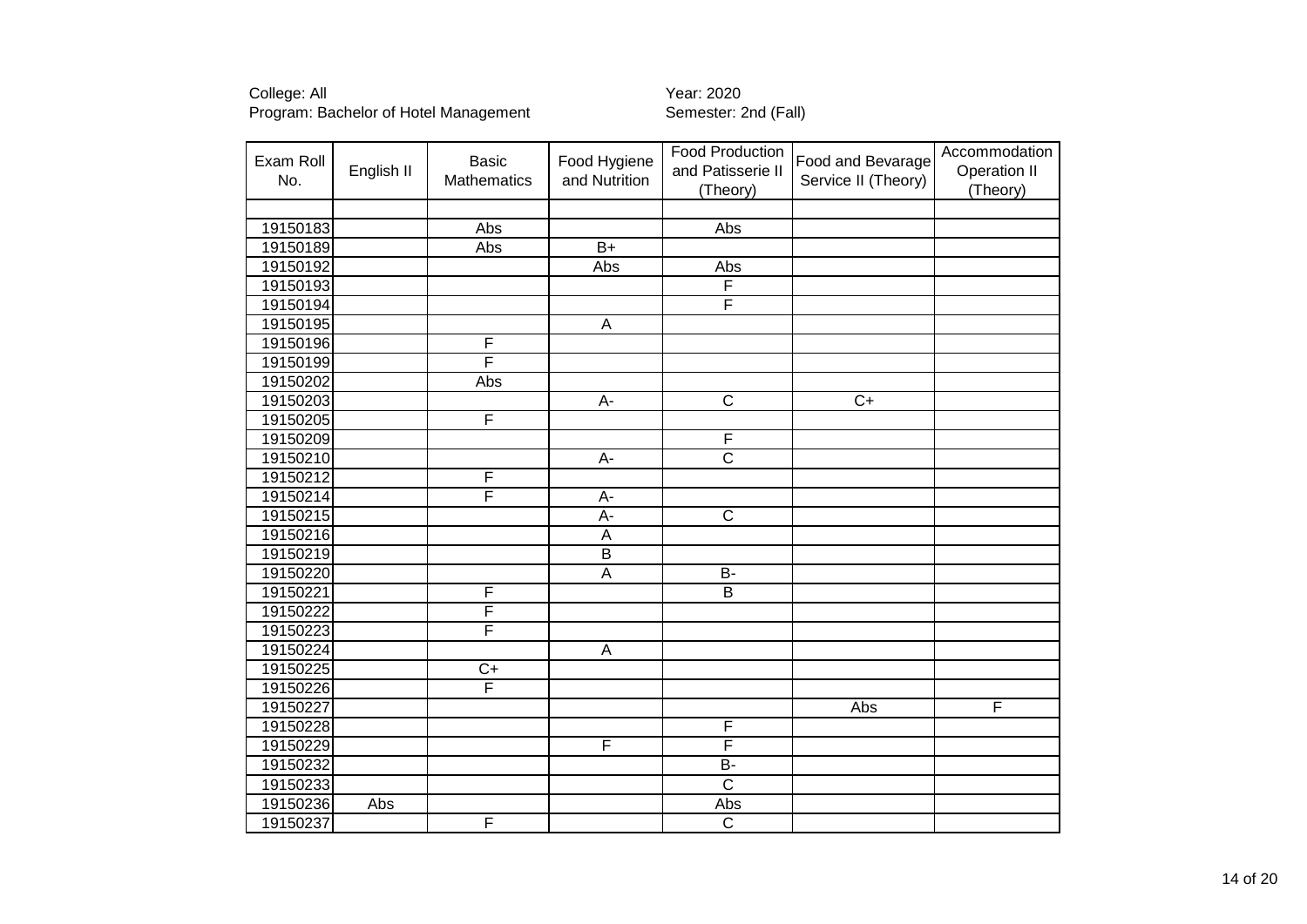| Exam Roll | English II | <b>Basic</b>          | Food Hygiene            | Food Production<br>and Patisserie II | Food and Bevarage   | Accommodation<br><b>Operation II</b> |
|-----------|------------|-----------------------|-------------------------|--------------------------------------|---------------------|--------------------------------------|
| No.       |            | Mathematics           | and Nutrition           | (Theory)                             | Service II (Theory) | (Theory)                             |
|           |            |                       |                         |                                      |                     |                                      |
| 19150238  |            | $C+$                  |                         |                                      |                     |                                      |
| 19150239  |            | F                     |                         |                                      |                     |                                      |
| 19150240  |            |                       | A-                      | $\overline{\text{c}}$                |                     |                                      |
| 19150241  |            | $\overline{\text{c}}$ | $\overline{A}$          |                                      |                     |                                      |
| 19150242  |            |                       | $\overline{B}$          |                                      |                     |                                      |
| 19150247  |            | F                     |                         |                                      |                     |                                      |
| 19150250  |            |                       |                         | <b>Abs</b>                           |                     |                                      |
| 19150251  |            | Abs                   |                         |                                      |                     |                                      |
| 19150260  |            |                       |                         | $\overline{\text{c}}$                |                     |                                      |
| 19150264  |            |                       |                         | $\overline{C+}$                      |                     |                                      |
| 19150267  |            | F                     |                         |                                      |                     |                                      |
| 19150268  |            | F                     |                         |                                      |                     |                                      |
| 19150269  |            |                       | $\overline{B}$          |                                      |                     |                                      |
| 19150273  |            | F                     | $\overline{\mathsf{B}}$ | $\overline{\mathsf{C}}$              |                     |                                      |
| 19150274  |            |                       | Α                       |                                      |                     |                                      |
| 19150282  |            |                       | $\overline{A}$          |                                      |                     |                                      |
| 19150284  |            | $\overline{C}$        |                         |                                      |                     |                                      |
| 19150289  |            | $C+$                  |                         |                                      |                     |                                      |
| 19150290  |            | $C+$                  |                         |                                      |                     |                                      |
| 19150292  |            | F                     | Abs                     |                                      |                     |                                      |
| 19150294  |            | F                     |                         |                                      |                     |                                      |
| 19150301  |            | $\overline{C}$        |                         |                                      |                     |                                      |
| 19150303  |            | F                     |                         |                                      |                     |                                      |
| 19150304  |            | $\overline{C}$        |                         |                                      |                     |                                      |
| 19150307  |            | Abs                   | $\overline{\mathsf{F}}$ |                                      |                     |                                      |
| 19150310  |            |                       | $\overline{\text{c}}$   |                                      |                     |                                      |
| 19150314  |            |                       |                         |                                      |                     | F                                    |
| 19150315  |            |                       | A                       |                                      |                     |                                      |
| 19150316  |            | $\overline{F}$        | $\overline{B}$          | F                                    |                     |                                      |
| 19150320  |            | F                     |                         |                                      |                     |                                      |
| 19150321  |            | F                     |                         |                                      |                     |                                      |
| 19150322  |            | $\overline{C}$        |                         |                                      |                     |                                      |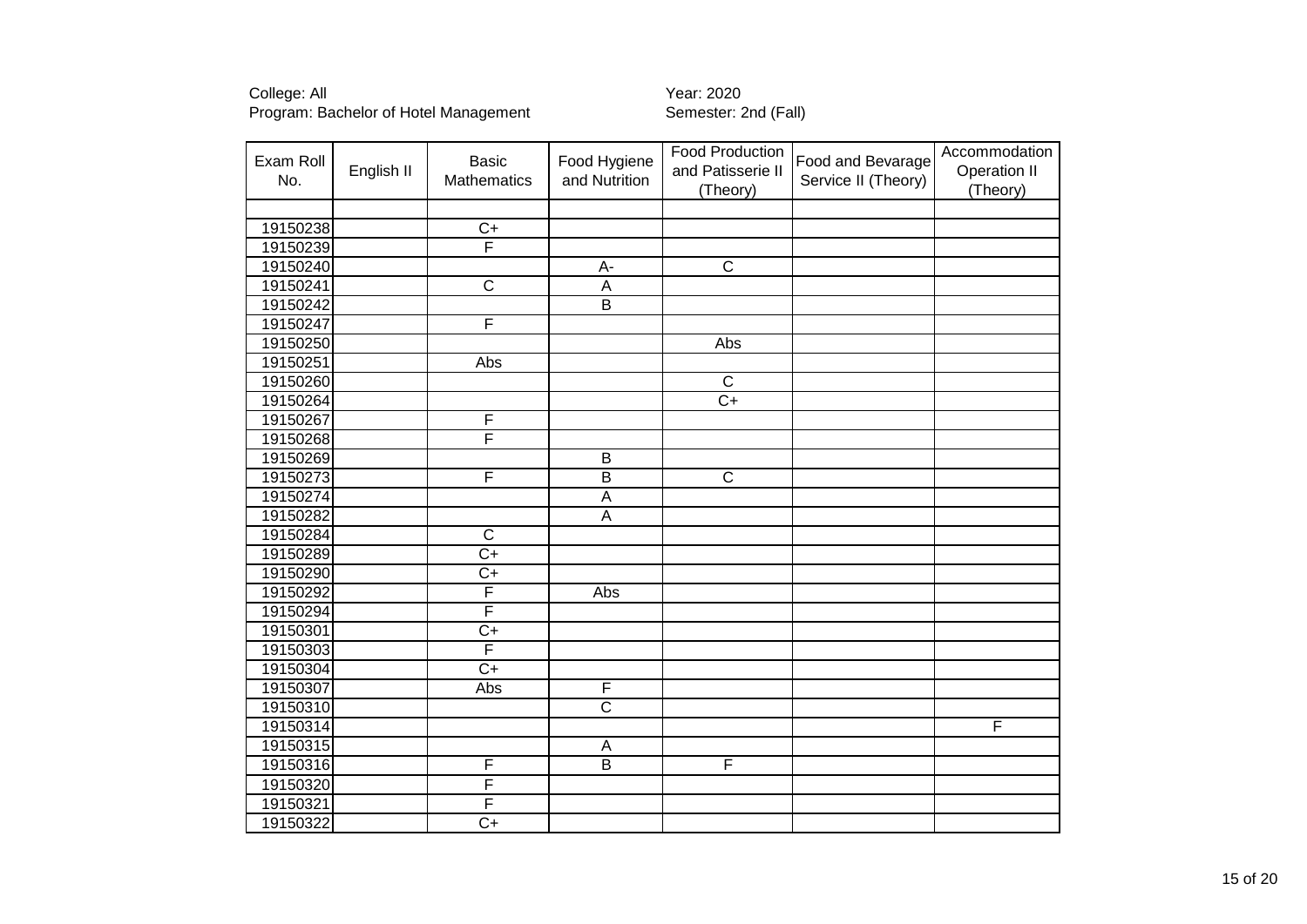| Exam Roll<br>No. | English II | <b>Basic</b><br>Mathematics | Food Hygiene<br>and Nutrition | <b>Food Production</b><br>and Patisserie II | Food and Bevarage<br>Service II (Theory) | Accommodation<br>Operation II |
|------------------|------------|-----------------------------|-------------------------------|---------------------------------------------|------------------------------------------|-------------------------------|
|                  |            |                             |                               | (Theory)                                    |                                          | (Theory)                      |
|                  |            |                             |                               |                                             |                                          |                               |
| 19150324         |            | $\overline{F}$              |                               |                                             |                                          |                               |
| 19150326         |            | F                           |                               |                                             |                                          |                               |
| 19150327         |            | $\overline{\text{c}}$       | $\overline{B}$                |                                             |                                          |                               |
| 19150330         |            |                             |                               | F                                           |                                          |                               |
| 19150337         |            | $\overline{B}$              | $\overline{\mathsf{C}}$       |                                             |                                          | $\overline{C+}$               |
| 19150341         |            | $\overline{\text{c}}$       | $\overline{\mathsf{B}}$       |                                             |                                          |                               |
| 19150343         |            | F                           |                               |                                             |                                          |                               |
| 19150344         |            | $\overline{C+}$             |                               |                                             |                                          |                               |
| 19150345         |            | $\overline{C+}$             |                               |                                             |                                          |                               |
| 19150347         |            |                             | $\mathsf{A}$                  |                                             |                                          |                               |
| 19150348         |            | Abs                         |                               |                                             |                                          |                               |
| 19150350         |            | $\overline{C+}$             |                               |                                             |                                          |                               |
| 19150351         | $B+$       |                             |                               |                                             |                                          |                               |
| 19150353         |            | $\overline{C+}$             |                               |                                             | $\overline{B}$                           |                               |
| 19150354         |            | Abs                         | Abs                           |                                             |                                          |                               |
| 19150356         |            | F                           |                               |                                             |                                          |                               |
| 19150357         |            | F                           |                               |                                             |                                          |                               |
| 19150359         |            | F                           |                               |                                             |                                          |                               |
| 19150361         |            |                             |                               |                                             | Abs                                      |                               |
| 19150362         |            | $\overline{\mathsf{F}}$     |                               |                                             |                                          |                               |
| 19150363         |            | F                           | $\overline{B}$                |                                             |                                          |                               |
| 19150364         |            | $\overline{C+}$             |                               |                                             |                                          |                               |
| 19150366         |            | F                           |                               |                                             |                                          |                               |
| 19150367         |            | F                           |                               |                                             |                                          |                               |
| 19150368         |            | $\overline{\text{c}}$       |                               |                                             |                                          |                               |
| 19150369         |            | $\overline{C+}$             |                               |                                             |                                          |                               |
| 19150374         |            |                             |                               |                                             | $\overline{B}$                           |                               |
| 19150375         |            | $\overline{\text{c}}$       |                               |                                             |                                          |                               |
| 19150377         |            | $\overline{C+}$             |                               |                                             |                                          |                               |
| 19150378         |            | F                           |                               |                                             |                                          |                               |
| 19150379         |            | F                           |                               |                                             |                                          |                               |
| 19150381         |            | F                           |                               |                                             |                                          |                               |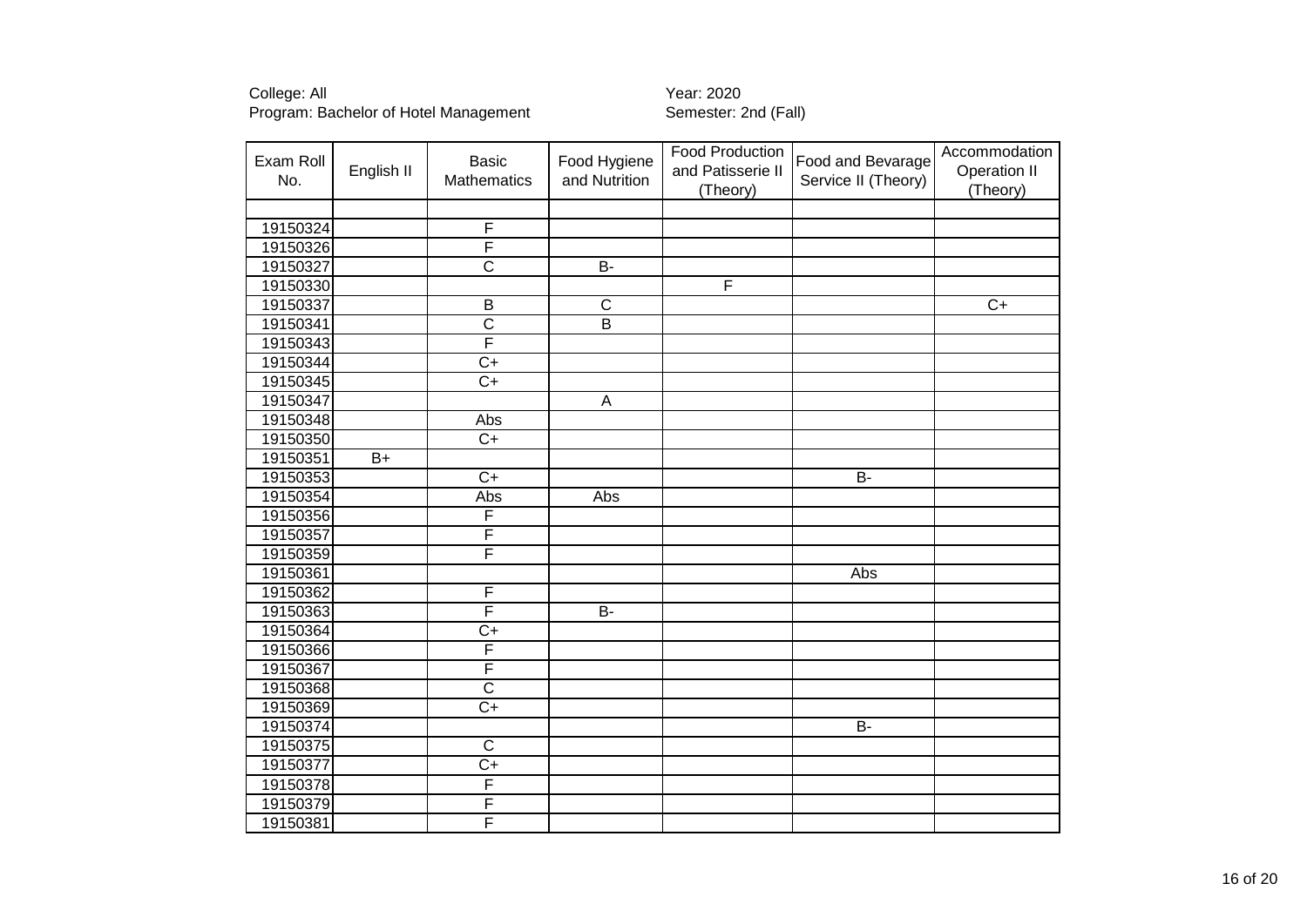| Exam Roll | English II | <b>Basic</b>            | Food Hygiene            | <b>Food Production</b><br>and Patisserie II | Food and Bevarage   | Accommodation<br>Operation II |
|-----------|------------|-------------------------|-------------------------|---------------------------------------------|---------------------|-------------------------------|
| No.       |            | <b>Mathematics</b>      | and Nutrition           | (Theory)                                    | Service II (Theory) | (Theory)                      |
|           |            |                         |                         |                                             |                     |                               |
| 19150383  |            | $\overline{C+}$         |                         |                                             |                     |                               |
| 19150384  |            | Abs                     | Abs                     |                                             |                     |                               |
| 19150387  |            |                         |                         |                                             | $\overline{C+}$     |                               |
| 19150388  |            | F                       |                         |                                             | B-                  |                               |
| 19150389  |            | F                       |                         |                                             |                     |                               |
| 19150390  |            |                         |                         | F                                           | $\overline{C+}$     |                               |
| 19150392  |            |                         |                         |                                             | $B -$               |                               |
| 19150394  |            |                         |                         |                                             | $\overline{C+}$     |                               |
| 19150395  |            | F                       |                         |                                             |                     |                               |
| 19150396  |            | $\overline{\text{c}}$   |                         |                                             |                     |                               |
| 19150399  |            | $\overline{\mathsf{c}}$ |                         |                                             |                     |                               |
| 19150400  |            |                         | F                       |                                             |                     |                               |
| 19150402  |            |                         |                         | Abs                                         | Abs                 |                               |
| 19150405  |            | Expelled                |                         |                                             |                     |                               |
| 19150406  |            | F                       |                         |                                             |                     |                               |
| 19150407  |            | $\overline{\text{c}}$   |                         |                                             |                     |                               |
| 19150408  |            | F                       |                         |                                             |                     |                               |
| 19150409  | A          |                         |                         |                                             | $A-$                |                               |
| 19150410  |            |                         |                         |                                             | $C+$                |                               |
| 19150411  |            |                         | F                       |                                             | B                   |                               |
| 19150413  |            |                         |                         | $\overline{\mathsf{F}}$                     | $\overline{C+}$     |                               |
| 19150415  |            |                         | $B+$                    |                                             |                     |                               |
| 19150418  |            |                         | $B+$                    | $\overline{\mathsf{C}}$                     | <b>B-</b>           |                               |
| 19150419  |            | F                       | F                       |                                             |                     |                               |
| 19150421  |            | Abs                     | $B+$                    |                                             |                     |                               |
| 19150423  |            |                         |                         | $\overline{C}$                              | <b>B-</b>           | $\overline{F}$                |
| 19150424  |            | Abs                     | $B -$                   |                                             |                     | $\overline{\mathsf{F}}$       |
| 19150426  |            | Abs                     | A                       |                                             |                     |                               |
| 19150427  |            |                         | A                       |                                             |                     |                               |
| 19150428  |            | Abs                     | $\overline{\mathsf{F}}$ |                                             | <b>B-</b>           |                               |
| 19150429  |            | F                       |                         |                                             |                     |                               |
| 19150431  |            | F                       | $\overline{F}$          |                                             |                     |                               |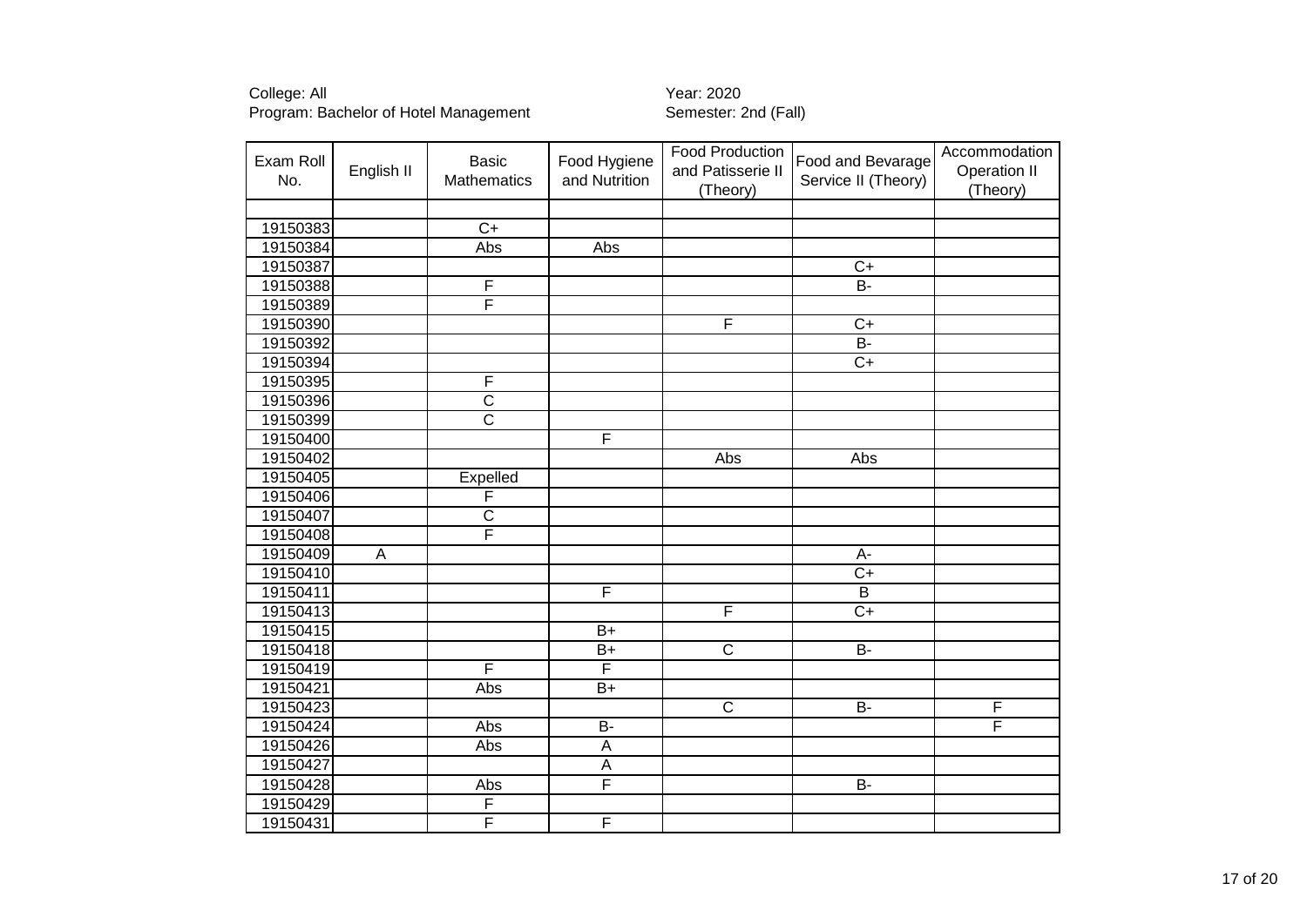| Exam Roll<br>No. | English II      | <b>Basic</b><br><b>Mathematics</b> | Food Hygiene<br>and Nutrition | <b>Food Production</b><br>and Patisserie II<br>(Theory) | Food and Bevarage<br>Service II (Theory) | Accommodation<br>Operation II<br>(Theory) |
|------------------|-----------------|------------------------------------|-------------------------------|---------------------------------------------------------|------------------------------------------|-------------------------------------------|
|                  |                 |                                    |                               |                                                         |                                          |                                           |
| 19150432         |                 | $\overline{\mathsf{F}}$            |                               | $\overline{B+}$                                         |                                          |                                           |
| 19150433         |                 | $\overline{\mathsf{F}}$            |                               | $\overline{B+}$                                         |                                          |                                           |
| 19150434         |                 | F                                  |                               | F                                                       | $\overline{\text{c}}$                    |                                           |
| 19150435         |                 | F                                  |                               | F                                                       | $\overline{\mathsf{c}}$                  |                                           |
| 19150437         |                 |                                    | A-                            |                                                         | $\overline{B}$                           |                                           |
| 19150439         | $\overline{C+}$ |                                    |                               |                                                         |                                          |                                           |
| 19150440         | Abs             |                                    |                               |                                                         | $B+$                                     | F                                         |
| 19150445         |                 | F                                  |                               | A                                                       |                                          |                                           |
| 19150446         |                 | $\overline{C+}$                    | $\overline{C+}$               |                                                         |                                          |                                           |
| 19150447         | $\overline{A}$  |                                    |                               |                                                         |                                          | $\overline{C}$                            |
| 19150449         |                 |                                    | $\overline{B}$                | F                                                       | A                                        |                                           |
| 19150450         |                 |                                    | F                             | F                                                       | $\overline{A}$ -                         |                                           |
| 19150451         |                 | F                                  | $\overline{C}$                | F                                                       |                                          |                                           |
| 19150452         |                 | $\overline{C+}$                    |                               |                                                         |                                          |                                           |
| 19150453         |                 | F                                  |                               |                                                         |                                          |                                           |
| 19150454         |                 | F                                  |                               |                                                         |                                          |                                           |
| 19150458         |                 | F                                  |                               |                                                         |                                          |                                           |
| 19150461         |                 | $\overline{C+}$                    |                               |                                                         |                                          |                                           |
| 19150464         |                 | F                                  | $\overline{C+}$               |                                                         |                                          |                                           |
| 19150467         |                 | F                                  | $\overline{B+}$               |                                                         |                                          |                                           |
| 19150468         |                 | Abs                                | Abs                           |                                                         |                                          |                                           |
| 19150471         |                 | F                                  | <b>B-</b>                     |                                                         |                                          |                                           |
| 19150472         |                 | F                                  |                               |                                                         |                                          |                                           |
| 19150473         |                 | Abs                                | Abs                           |                                                         |                                          |                                           |
| 19150475         |                 | F                                  | <b>B-</b>                     |                                                         |                                          |                                           |
| 19150476         |                 | F                                  | $\overline{C}$                |                                                         |                                          |                                           |
| 19150478         |                 | F                                  | F                             | F                                                       |                                          |                                           |
| 19150485         |                 |                                    | $C+$                          | A-                                                      |                                          |                                           |
| 19150486         |                 | F                                  | $C+$                          | F                                                       |                                          |                                           |
| 19150487         |                 | F                                  |                               |                                                         |                                          | $\overline{C}$                            |
| 19150489         |                 | F                                  | $C+$                          |                                                         |                                          |                                           |
| 19150490         |                 |                                    |                               | F                                                       | A                                        | $\overline{C}$                            |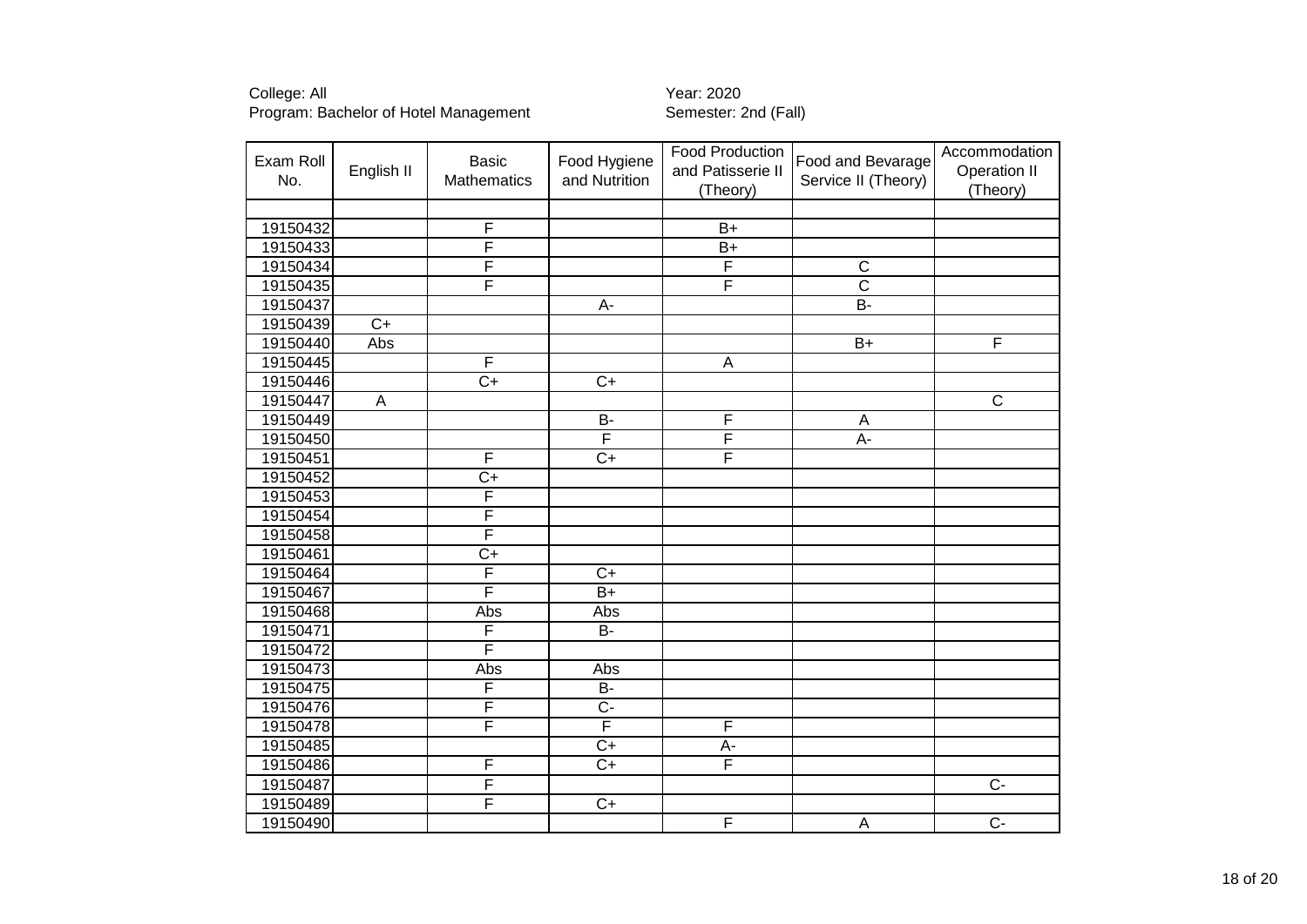| Exam Roll<br>No. | English II       | <b>Basic</b><br>Mathematics | Food Hygiene<br>and Nutrition | Food Production<br>and Patisserie II<br>(Theory) | Food and Bevarage<br>Service II (Theory) | Accommodation<br><b>Operation II</b><br>(Theory) |
|------------------|------------------|-----------------------------|-------------------------------|--------------------------------------------------|------------------------------------------|--------------------------------------------------|
|                  |                  |                             |                               |                                                  |                                          |                                                  |
| 19150491         |                  | $\overline{C+}$             |                               |                                                  |                                          |                                                  |
| 19150492         |                  |                             | F                             | $\overline{B+}$                                  |                                          |                                                  |
| 19150493         | $\overline{A}$   |                             |                               |                                                  | $A -$                                    | F                                                |
| 19150494         |                  | F                           | $\overline{\text{c}}$         |                                                  |                                          |                                                  |
| 19150495         | $\overline{A}$ - |                             |                               |                                                  | $\overline{B}$                           |                                                  |
| 19150498         |                  | F                           | $\overline{C}$ -              |                                                  |                                          |                                                  |
| 19150499         |                  | F                           | $\overline{\mathsf{F}}$       |                                                  | $\overline{B}$                           |                                                  |
| 19150500         |                  | F                           | F                             |                                                  |                                          |                                                  |
| 19150501         |                  |                             | F                             |                                                  | $\overline{C+}$                          |                                                  |
| 19150502         | $\overline{C}$   |                             |                               |                                                  | $\overline{C+}$                          |                                                  |
| 19150504         |                  | F                           | <b>Abs</b>                    |                                                  |                                          |                                                  |
| 19150505         |                  | F                           |                               |                                                  |                                          |                                                  |
| 19150506         |                  | Abs                         | $\overline{C}$                | $\overline{B}$                                   |                                          |                                                  |
| 19150507         |                  | F                           | $\overline{C}$ -              |                                                  |                                          |                                                  |
| 19150508         | Abs              | Abs                         |                               | F                                                |                                          |                                                  |
| 19150509         |                  |                             |                               |                                                  |                                          |                                                  |
| 19150510         | Abs              |                             | F                             | Abs                                              |                                          |                                                  |
| 19150511         | Abs              |                             |                               | Abs                                              |                                          |                                                  |
| 19150513         |                  | F                           | $\overline{\mathsf{F}}$       |                                                  |                                          | Abs                                              |
| 19150514         |                  |                             | F                             |                                                  | A-                                       |                                                  |
| 19150515         |                  | F                           | $\overline{\text{c}}$         |                                                  | $\overline{C+}$                          |                                                  |
| 19150516         |                  | F                           |                               |                                                  |                                          | F                                                |
| 19150517         |                  |                             |                               | F                                                | F                                        | Abs                                              |
| 19150518         |                  | F                           |                               | F                                                | F                                        |                                                  |
| 19150519         |                  |                             | $\overline{B}$                | F                                                |                                          |                                                  |
| 19150520         |                  |                             | F                             |                                                  |                                          | F                                                |
| 19150521         |                  |                             |                               |                                                  |                                          | F                                                |
| 19150522         |                  | $\overline{\mathsf{F}}$     |                               |                                                  | $\overline{\mathsf{C}}$                  |                                                  |
| 19150523         |                  |                             |                               |                                                  | Abs                                      |                                                  |
| 19150524         |                  |                             |                               | F                                                | F                                        | F                                                |
| 19150526         |                  | F                           |                               |                                                  |                                          |                                                  |
| 19150529         | Abs              |                             | F                             |                                                  |                                          | $\overline{F}$                                   |